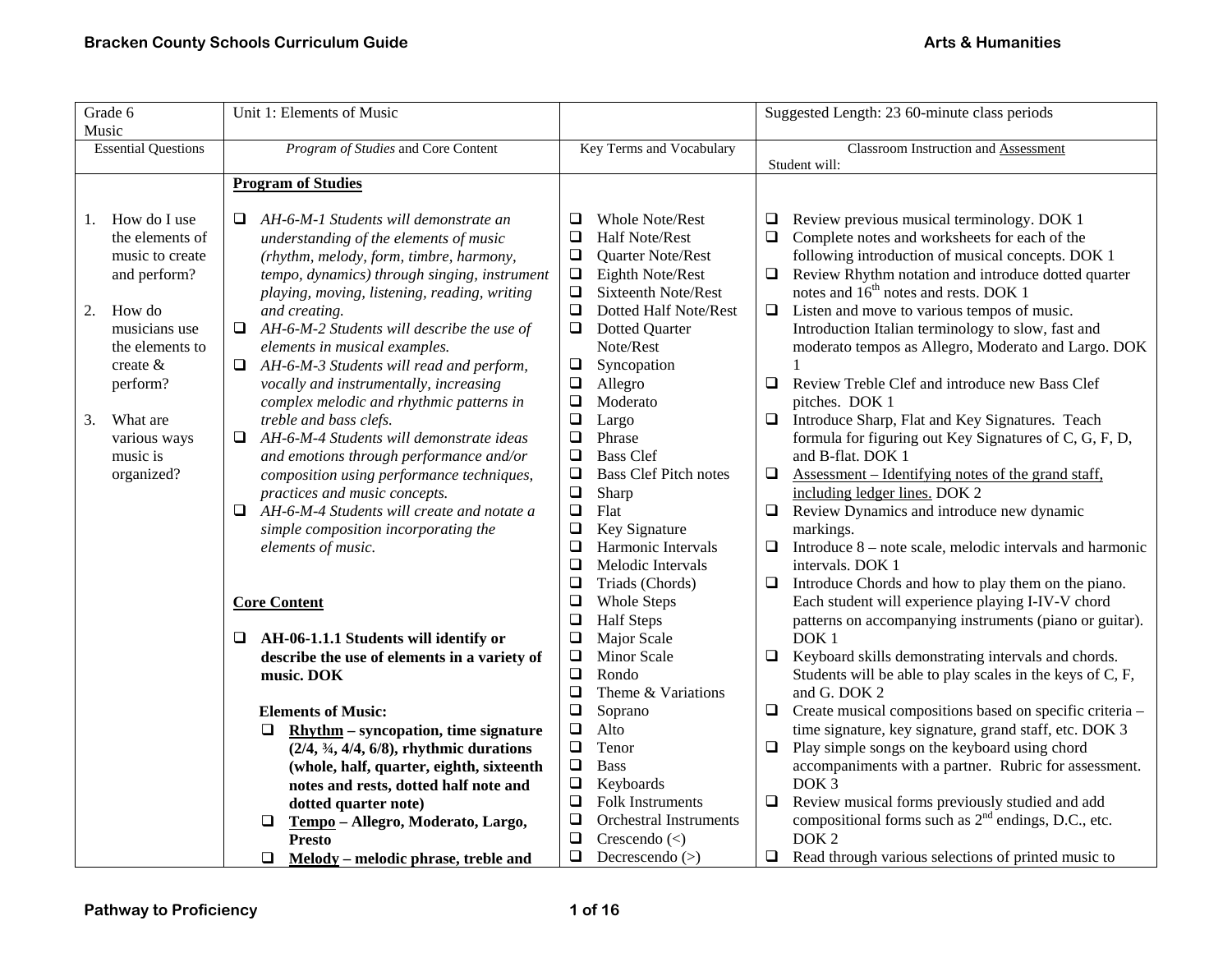| Grade 6<br>Music           | Unit 1: Elements of Music                                                                                                                                                                                                                                                                                                                                                                                                                                                                                                                                                                                                                                                                                                                                                                                                                                                                                                                                                    |                                                                                                                   | Suggested Length: 23 60-minute class periods                                                                                                                                                                                                                                                                                                                                                                                                                                                                                                                                                                                                                                                                                                                                                                                                                                                                                                                                                                                                                                                                                                                                                                                                                                 |
|----------------------------|------------------------------------------------------------------------------------------------------------------------------------------------------------------------------------------------------------------------------------------------------------------------------------------------------------------------------------------------------------------------------------------------------------------------------------------------------------------------------------------------------------------------------------------------------------------------------------------------------------------------------------------------------------------------------------------------------------------------------------------------------------------------------------------------------------------------------------------------------------------------------------------------------------------------------------------------------------------------------|-------------------------------------------------------------------------------------------------------------------|------------------------------------------------------------------------------------------------------------------------------------------------------------------------------------------------------------------------------------------------------------------------------------------------------------------------------------------------------------------------------------------------------------------------------------------------------------------------------------------------------------------------------------------------------------------------------------------------------------------------------------------------------------------------------------------------------------------------------------------------------------------------------------------------------------------------------------------------------------------------------------------------------------------------------------------------------------------------------------------------------------------------------------------------------------------------------------------------------------------------------------------------------------------------------------------------------------------------------------------------------------------------------|
| <b>Essential Questions</b> | Program of Studies and Core Content                                                                                                                                                                                                                                                                                                                                                                                                                                                                                                                                                                                                                                                                                                                                                                                                                                                                                                                                          | Key Terms and Vocabulary                                                                                          | Classroom Instruction and Assessment                                                                                                                                                                                                                                                                                                                                                                                                                                                                                                                                                                                                                                                                                                                                                                                                                                                                                                                                                                                                                                                                                                                                                                                                                                         |
|                            | bass clef signs, pitch notation; letter<br>names on grand staff, natural sign,<br>sharp sign, flat sign<br><b>Harmony</b> – triads (chords)<br>❏<br>Form - AB, ABA, call and response<br>$\Box$<br>$\Box$<br>Timbre (tone color) – distinctive<br>sounds of instruments, instrument<br>families and voice parts (e.g., soprano,<br>alto, tenor, bass)<br>Dynamics - crescendo, decrescendo,<br>⊔<br>dynamic markings/symbols $-pp$ , p, mp,<br>mf, f, ff, <, ><br>AH-06-1.1.2 Students will identify<br>❏<br>instruments according to classifications.<br>Family – brass, woodwind, string,<br>⊔<br>percussion<br>$\Box$ Voices – soprano, alto, tenor, bass<br>Folk- instruments used in folk music<br>$\Box$<br>Orchestral – instruments used in<br>❏<br>contemporary orchestral settings<br>AH-06-4.1.1 Students will create and notate<br>❏<br>in similar style answers to musical phrases.<br>AH-06-4.1.2 Students will improvise<br>⊔<br>variations on given melodies. | Fortissimo $(ff)$<br>$\Box$<br>$\Box$<br>Pianissimo $(pp)$<br>$\Box$<br>Mezzo Piano (mp)<br>Mezzo Forte (mf)<br>❏ | Student will:<br>identify various compositional forms. DOK 2<br>Alfred's Music Theory Volume I – CD-Rom program.<br>$\Box$<br>Students will spend 5 days reviewing musical notation<br>and completing computer run assessments. DOK 2<br>Discuss and classify various musical instruments and<br>$\Box$<br>voice types. Listen to musical selections of each kind of<br>instrument and voice type. DOK 2<br>Listening $Logs - Students$ will demonstrate their<br>$\Box$<br>understanding of musical elements through listening to<br>various musical examples and responding about various<br>elements of music they hear in the examples. At least 5<br>musical examples will be listened to each semester.<br>Examples will include both classical and modern<br>choices of music. DOK 3<br>$CATS$ –like assessment – covering reading musical<br>⊔<br>elements. 20 – multiple choice and 2 OR questions.<br>DOK <sub>2</sub><br>$OR$ question – compose musical example using specific<br>$\Box$<br>elements of music. DOK 3<br>Create and/or Perform - selection of choice. Students<br>⊔<br>will analyze and/or evaluate individual<br>performances/creations. There will also be a self-<br>reflection for each student. (Performance and<br>Observing Rubrics) DOK 3 |
|                            | AH-06-4.1.3 Students will compose and<br>⊔<br>notate short pieces of music demonstrating<br>unity/variety, tension/release and balance.                                                                                                                                                                                                                                                                                                                                                                                                                                                                                                                                                                                                                                                                                                                                                                                                                                      |                                                                                                                   |                                                                                                                                                                                                                                                                                                                                                                                                                                                                                                                                                                                                                                                                                                                                                                                                                                                                                                                                                                                                                                                                                                                                                                                                                                                                              |
|                            | AH-06-4.1.4 Students will use a variety of<br>$\Box$<br>sound sources to create and perform music.                                                                                                                                                                                                                                                                                                                                                                                                                                                                                                                                                                                                                                                                                                                                                                                                                                                                           |                                                                                                                   |                                                                                                                                                                                                                                                                                                                                                                                                                                                                                                                                                                                                                                                                                                                                                                                                                                                                                                                                                                                                                                                                                                                                                                                                                                                                              |
|                            | AH-06-4.1.5 Students will sing or play alone<br>⊔<br>and sustain own part in an ensemble, a given<br>piece of music with increasingly complex<br>melodies and rhythmic patterns in treble and                                                                                                                                                                                                                                                                                                                                                                                                                                                                                                                                                                                                                                                                                                                                                                                |                                                                                                                   |                                                                                                                                                                                                                                                                                                                                                                                                                                                                                                                                                                                                                                                                                                                                                                                                                                                                                                                                                                                                                                                                                                                                                                                                                                                                              |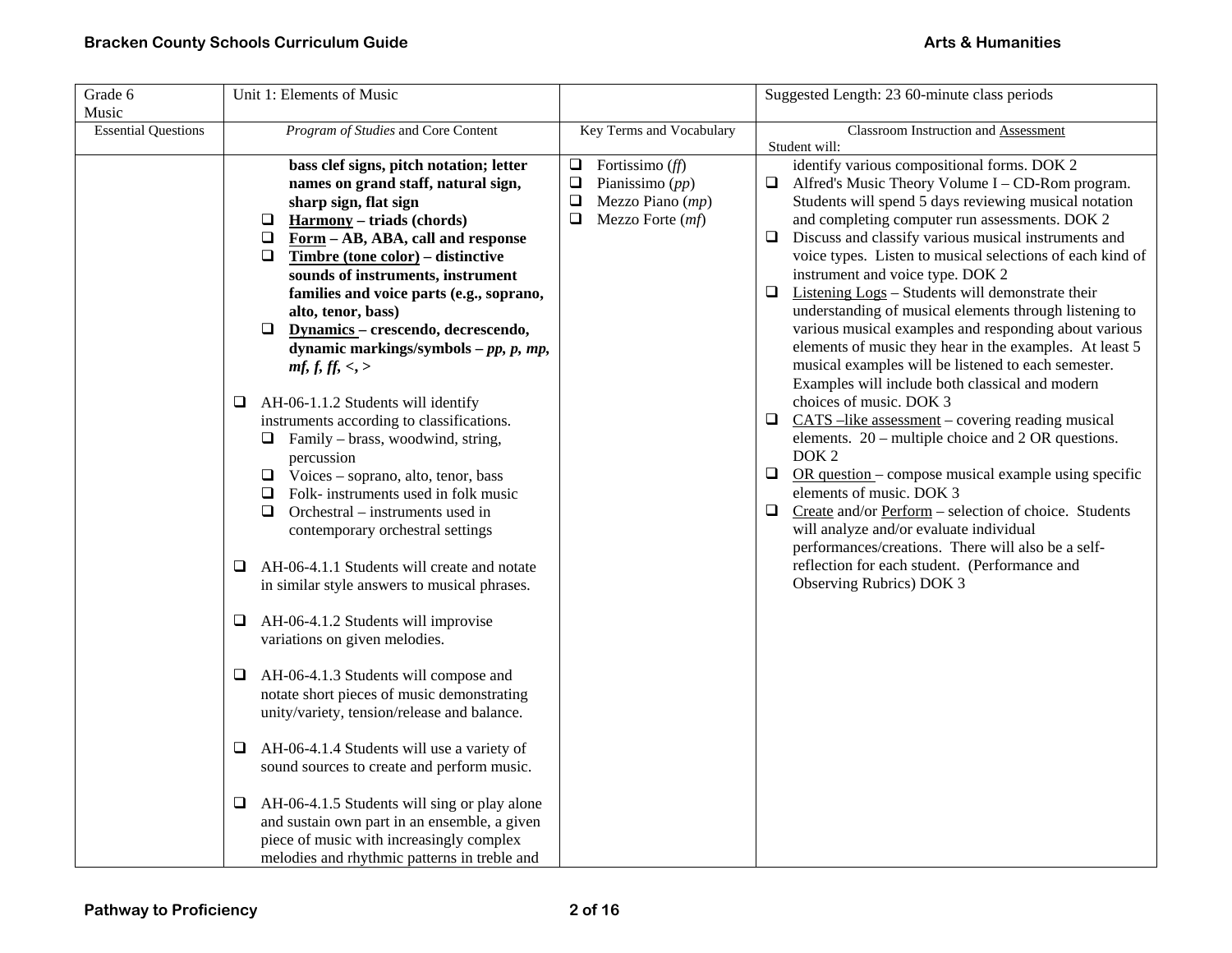| Grade 6                    | Unit 1: Elements of Music                  |                          | Suggested Length: 23 60-minute class periods |
|----------------------------|--------------------------------------------|--------------------------|----------------------------------------------|
| Music                      |                                            |                          |                                              |
| <b>Essential Questions</b> | <i>Program of Studies</i> and Core Content | Key Terms and Vocabulary | Classroom Instruction and Assessment         |
|                            |                                            |                          | Student will:                                |
|                            | bass clef (with practice).                 |                          |                                              |

| Grade 6                                                                                                                                                                                                  | Unit 2: Cultural and Historical Context                                                                                                                                                                                                                                                                                                                                                                                                                                                                                                                                                                                                                                                                                      |                                                                                                                                                                                                                                                                                                                                                                                       | Suggested Length: 11 60-minute class periods                                                                                                                                                                                                                                                                                                                                                                                                                                                                                                                                                                                                                                                                                                                                                                                                                                                                                                                                                                                        |
|----------------------------------------------------------------------------------------------------------------------------------------------------------------------------------------------------------|------------------------------------------------------------------------------------------------------------------------------------------------------------------------------------------------------------------------------------------------------------------------------------------------------------------------------------------------------------------------------------------------------------------------------------------------------------------------------------------------------------------------------------------------------------------------------------------------------------------------------------------------------------------------------------------------------------------------------|---------------------------------------------------------------------------------------------------------------------------------------------------------------------------------------------------------------------------------------------------------------------------------------------------------------------------------------------------------------------------------------|-------------------------------------------------------------------------------------------------------------------------------------------------------------------------------------------------------------------------------------------------------------------------------------------------------------------------------------------------------------------------------------------------------------------------------------------------------------------------------------------------------------------------------------------------------------------------------------------------------------------------------------------------------------------------------------------------------------------------------------------------------------------------------------------------------------------------------------------------------------------------------------------------------------------------------------------------------------------------------------------------------------------------------------|
| <b>Essential Questions</b>                                                                                                                                                                               | Program of Studies and Core Content                                                                                                                                                                                                                                                                                                                                                                                                                                                                                                                                                                                                                                                                                          | Key Terms and Vocabulary                                                                                                                                                                                                                                                                                                                                                              | <b>Classroom Instruction and Assessment</b><br>Student will:                                                                                                                                                                                                                                                                                                                                                                                                                                                                                                                                                                                                                                                                                                                                                                                                                                                                                                                                                                        |
| Music<br>How does<br>1.<br>music reflect<br>cultures.<br>periods &<br>styles?<br>2.<br>How does<br>music influence<br>society?<br>How do we use<br>3.<br>music to<br>express our<br>ideas &<br>feelings? | <b>Program of Studies</b><br>AH-6-M-6 Students will evaluate own and<br>⊔<br>other's compositions and performances, using<br>musical terms and elements to describe<br>technical and expressive qualities.<br>AH-6-M-7 Students will develop an<br>understanding of diverse cultures, periods,<br>and styles in music<br>AH-6-M-8 Students will describe how factors<br>such as time, place, and belief systems are<br>reflected in music.<br>AH-6-M-9 Students will describe music<br>$\Box$<br>compositions and/or performances from<br>diverse cultures, periods, and styles.<br><b>Core Content</b><br>AH-06-2.1.1 Students will analyze or<br>□<br>explain how diverse cultures and time<br>periods affect music. DOK 3 | $\Box$<br>Jazz<br>Spiritual<br>$\Box$<br>Gospel<br>❏<br><b>Ballads</b><br>❏<br>$\Box$<br>Hymn<br>$\Box$<br><b>Blues</b><br>$\Box$<br>Pop<br>$\Box$<br>Rock<br>$\Box$<br>Folk<br>Dixieland<br>❏<br>$\Box$<br>March<br>$\Box$<br>Musical<br>$\Box$<br>Opera<br>Romantic<br>❏<br>$\Box$<br>Baroque<br>❏<br>Classical<br>$\Box$<br>Modern<br>$\Box$<br>Heavy metal<br>$\Box$<br>Symphonic | Listening $Log$ – listen to and respond to selected pieces<br>❏<br>of music, identifying specific elements and discussing<br>the compositional forms, styles and cultures. DOK 2<br>Pre-test students knowledge of various styles, cultures,<br>□<br>and periods of music through listening examples. DOK<br>Discuss each of the examples identifying characteristics<br>of each of the styles. DOK 2<br>Play Musical Styles Bingo as practice to identifying the<br>❏<br>now studied styles. DOK 2<br>CATS-like assessment $-$ fill in the blank (listening<br>□<br>section of test), $20$ MC – for musical styles portion and<br>OR question. DOK 2<br>$OR$ – Naming and discussing the qualities of music in<br>$\Box$<br>our society that was influenced by African American<br>Music. DOK 3<br>Lessons on Asian, Latin American and Medieval<br>⊔<br>Cultures are yet to be developed for the 2006-07 school<br>year. These lessons have not been taught in this grade<br>until now and the teacher needs time to research and |
|                                                                                                                                                                                                          | <b>Cultures:</b><br><b>Latin American</b> - Blending of cultural<br>$\Box$<br>traditions can create new traditions<br>reflecting multiple cultures<br><b>Latin American characteristics</b><br>reflected in music of United States<br>(e.g., clave rhythm, the popularity of<br>Latin musical styles, such as samba,                                                                                                                                                                                                                                                                                                                                                                                                         |                                                                                                                                                                                                                                                                                                                                                                                       | plan lessons. DOK 1 - 3<br>Collaboration with Art teacher to produce a Medieval<br>$\Box$<br>Feast event in the Arts and Humanities (music, dance,<br>art, and drama). DOK 1-3                                                                                                                                                                                                                                                                                                                                                                                                                                                                                                                                                                                                                                                                                                                                                                                                                                                      |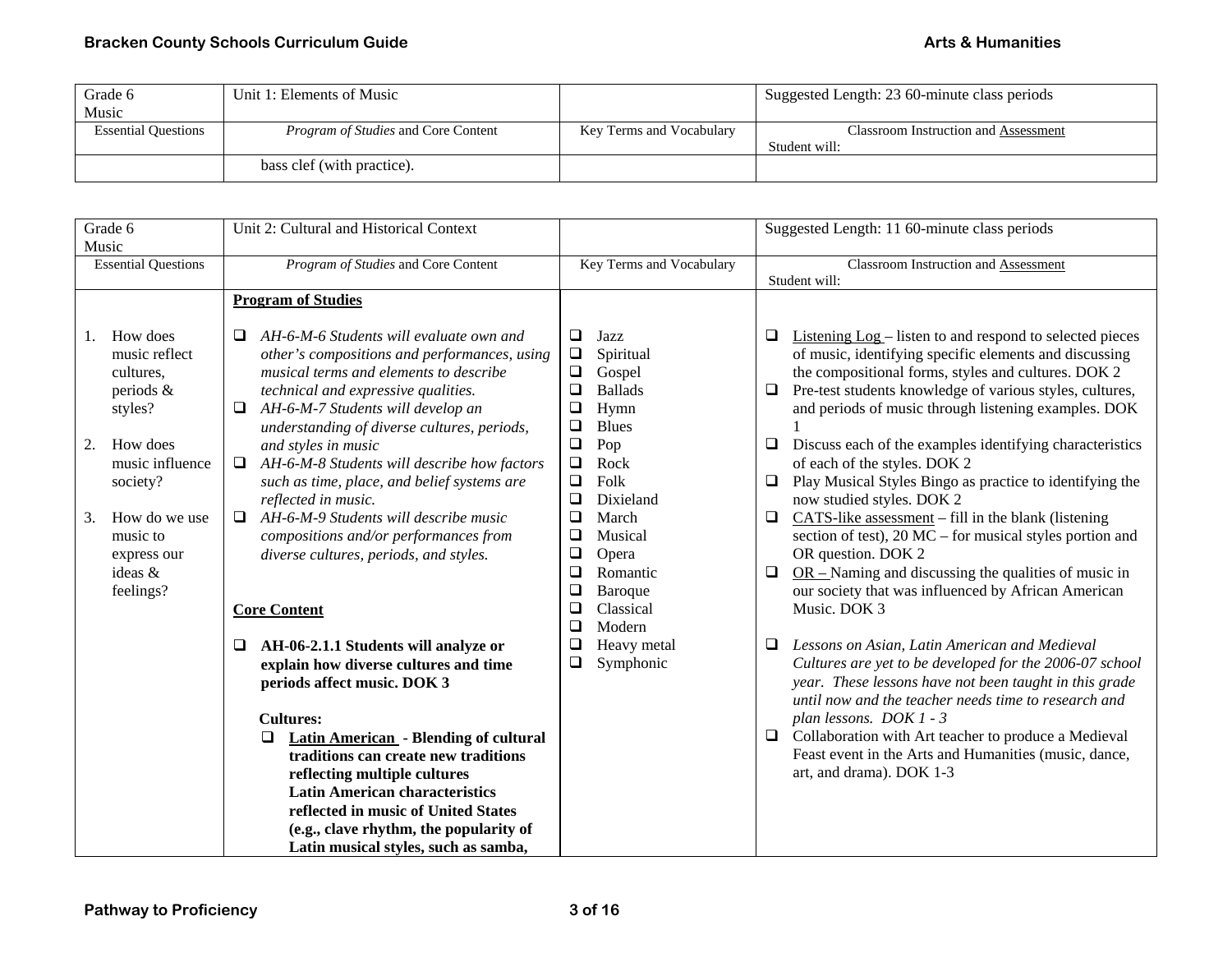| Grade 6                    | Unit 2: Cultural and Historical Context              |                          | Suggested Length: 11 60-minute class periods |
|----------------------------|------------------------------------------------------|--------------------------|----------------------------------------------|
| Music                      |                                                      |                          |                                              |
| <b>Essential Questions</b> | Program of Studies and Core Content                  | Key Terms and Vocabulary | Classroom Instruction and Assessment         |
|                            |                                                      |                          | Student will:                                |
|                            | salsa, cha-cha, etc.,) in the U.S.                   |                          |                                              |
|                            | Spanish influence on Mexican music                   |                          |                                              |
|                            | (e.g., Mexican use of traditional                    |                          |                                              |
|                            | <b>Spanish musical instruments)</b>                  |                          |                                              |
|                            |                                                      |                          |                                              |
|                            | $\Box$<br>Asian - Isolation of culture or region     |                          |                                              |
|                            | results in a unique musical tradition                |                          |                                              |
|                            | (e.g., unique and distinctive sounds of              |                          |                                              |
|                            | traditional Asian music and                          |                          |                                              |
|                            | instruments, e.g., Japanese Koto,                    |                          |                                              |
|                            | Indian sitar)                                        |                          |                                              |
|                            | AH-06-3.1.1 Students will identify or<br>$\Box$      |                          |                                              |
|                            | explain how music fulfills a variety of              |                          |                                              |
|                            | purposes.                                            |                          |                                              |
|                            | DOK <sub>2</sub>                                     |                          |                                              |
|                            |                                                      |                          |                                              |
|                            | Purposes of music: (different roles of               |                          |                                              |
|                            | music)                                               |                          |                                              |
|                            | Ceremonial – music created or<br>$\Box$              |                          |                                              |
|                            | performed for rituals or celebrations,               |                          |                                              |
|                            | (e.g., patriotic music, music for                    |                          |                                              |
|                            | worship)                                             |                          |                                              |
|                            | <b>Recreational</b> – music for<br>$\Box$            |                          |                                              |
|                            | entertainment, (e.g., music for play                 |                          |                                              |
|                            | such as game songs, music for dances                 |                          |                                              |
|                            | and social events, music for physical                |                          |                                              |
|                            | activities, music as a hobby)                        |                          |                                              |
|                            | <b>Artistic Expression</b> – music created<br>$\Box$ |                          |                                              |
|                            | with the intent to express or                        |                          |                                              |
|                            | communicate one's emotions, feelings,                |                          |                                              |
|                            | ideas, experience (e.g., music created               |                          |                                              |
|                            | and performed in a concert setting for               |                          |                                              |
|                            | an audience)                                         |                          |                                              |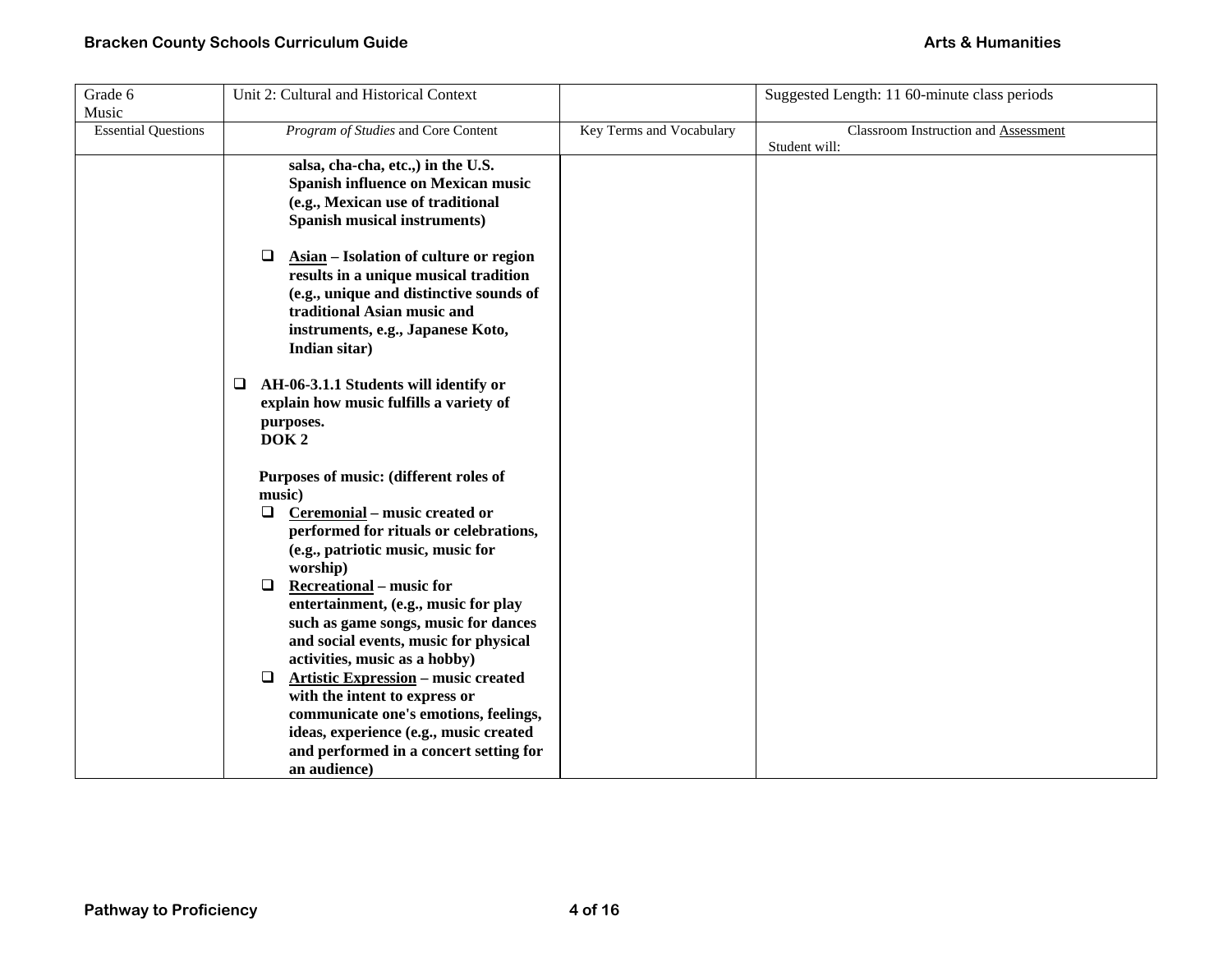| Grade 6                    | Unit 3: Creating/Performing Dance                   |                              | Suggested Length: 12 60-minute class periods                     |
|----------------------------|-----------------------------------------------------|------------------------------|------------------------------------------------------------------|
| Dance                      | Program of Studies and Core Content                 | Key Terms and Vocabulary     | <b>Classroom Instruction and Assessment</b>                      |
| <b>Essential Questions</b> |                                                     |                              | Student will:                                                    |
|                            | <b>Program of Studies</b>                           |                              |                                                                  |
|                            |                                                     |                              |                                                                  |
| How do I use<br>1.         | AH-6-Da-1 Students will use appropriate<br>⊔        | Choreography<br>$\Box$       | Review Dance Elements. DOK 1<br>$\Box$                           |
| the elements of            | terminology to describe the movements, dance        | Choreographer<br>$\Box$      | $\Box$<br>Introduce new terminology and vocabulary DOK 1         |
| dance to create            | elements and steps in a performance                 | $\Box$<br>Space              | Demonstrate and perform new locomotor and<br>❏                   |
| and perform?               | $\Box$ AH-6-Da-2 Students will create a group       | $\Box$<br>Focus              | nonlocomoter movements. DOK 2                                    |
|                            | dance with two or three people using the            | $\Box$<br>Size               | $\Box$<br>Review the purpose of recreational dancing DOK 1       |
| 2.<br>How do               | elements of dance (space, time, force.)             | $\Box$<br>Time               | View Dance Sense video introducing new concepts of<br>$\Box$     |
| dancers/choreog            | $\Box$ AH-6-Da-3 Students will describe how the     | $\Box$<br>Accent             | various dance forms. Discussion of each 15-minute                |
| raphers create             | three elements of dance may be used to              | $\Box$<br>Rhythmic pattern   | video segment following the viewing. DOK 2                       |
| and/or perform?            | express feelings and emotions.                      | $\Box$<br>Duration           | $\Box$ Program 7 – Ballet                                        |
|                            | $\Box$ AH-6-Da-4 Students will express a wide       | $\Box$<br>Force              | $\Box$<br><b>Program 8 - Modern Dance</b>                        |
| How do I use<br>3.         | variety of emotions and ideas through dance         | $\Box$<br>Heavy/light        | $\Box$<br>Program 9 - Jazz Dance                                 |
| dance to                   | improvisation.                                      | $\Box$<br>Tension/relaxation | $\Box$<br>Program 10 - Tap & Percussive Dance                    |
| express my                 | AH-6-Da-5 Students will describe how space,<br>Q.   | $\Box$<br>Bound/flowing      | Compare/Contrast – Video Excerpt from River dance –<br>$\Box$    |
| ideas and                  | time, and force contribute to the meaning of        | $\Box$<br>Locomotor          | Trading Taps Class/group activity in comparing two               |
| feelings?                  | dance.                                              | $\Box$<br>Step-hop           | percussive dance styles Tap and Step Dance. DOK 2                |
|                            | AH-6-Da-6 Students will demonstrate basic<br>$\Box$ | $\Box$<br>Grapevine          | $\Box$ Watch and discuss various dance sequences in <i>Dance</i> |
| 4. How does dance          | dance concepts and perform basic                    | Polka<br>$\Box$              | Performances video (examples include ballet, jazz, and           |
| reflect cultures,          | movements.                                          | $\Box$<br>Waltz              | modern dance and tap performances provided in the                |
| periods, and               | $\Box$ AH-6-Da-7 Students will create and perform   | $\Box$<br>Two-step           | KET Dance Tool Kit. DOK 2                                        |
| styles?                    | a short composition featuring two movement          | $\Box$<br>Non-locomotor      | $\Box$<br>Review Vocabulary of Dance elements. DOK 1             |
|                            | principles (e.g., contrast, transition).            | $\Box$<br>Push               | View Selected excerpts from Dance Performances and<br>❏.         |
| 5. What are the            | AH-6-Da-8 Students will explain how dance<br>❏      | Pull<br>$\Box$               | complete the following Responding to Dance written               |
| purposes of                | movements differ from other movement.               | $\Box$<br>Rise               | assessments from the KET produced Dance Took Kit on              |
| dance?                     | AH-6-Da-9 Students will identify and describe<br>Q. | $\Box$<br>Fall               | performance (examples are of ballet, modern dance,               |
|                            | the role of compositional forms in dance.           | $\Box$<br>Dodge              | modern jazz and tap performances). DOK 2-3                       |
|                            | AH-6-Da-10 Students will create a complex<br>Q.     | $\Box$<br>Sway               | First Impressions.<br>❏                                          |
|                            | movement sequence with a beginning, middle,         | $\Box$<br>Compositional form | $\Box$<br>The Dancers' Bodies.                                   |
|                            | and end.                                            | $\Box$<br>Body alignment     | $\Box$<br>Locomotor and non-locomotor movements.                 |
|                            | $\Box$<br>$AH-6-Da-11$                              | $\Box$<br>Balance            | $\Box$<br>Space                                                  |
|                            | AH-6-Da-12 Students will identify and<br>$\Box$     | $\Box$<br>Culture            | $\Box$<br>Time                                                   |
|                            | describe roles and purposes of dance from           | $\Box$<br>Latin American     | $\Box$<br>Force/Energy                                           |
|                            | different cultures, styles, and time periods.       | $\Box$<br>Caribbean          | $\Box$<br><b>Elements of Production</b>                          |
|                            | AH-6-Da-13 Students will describe how<br>Q.         | $\Box$<br>Ceremonial         | $\Box$<br>Historical, Social, and Cultural Context               |
|                            | dance reflects culture, purposes, style, and        | $\Box$<br>Recreational       | $\Box$<br>Analysis and Interpretation                            |
|                            | time periods.                                       | $\Box$<br>Square dance       | Additional Questions for MS Students<br>$\Box$                   |
|                            | $\Box$ AH-6-Da-14 Students will identify and        | $\Box$<br>Tap                |                                                                  |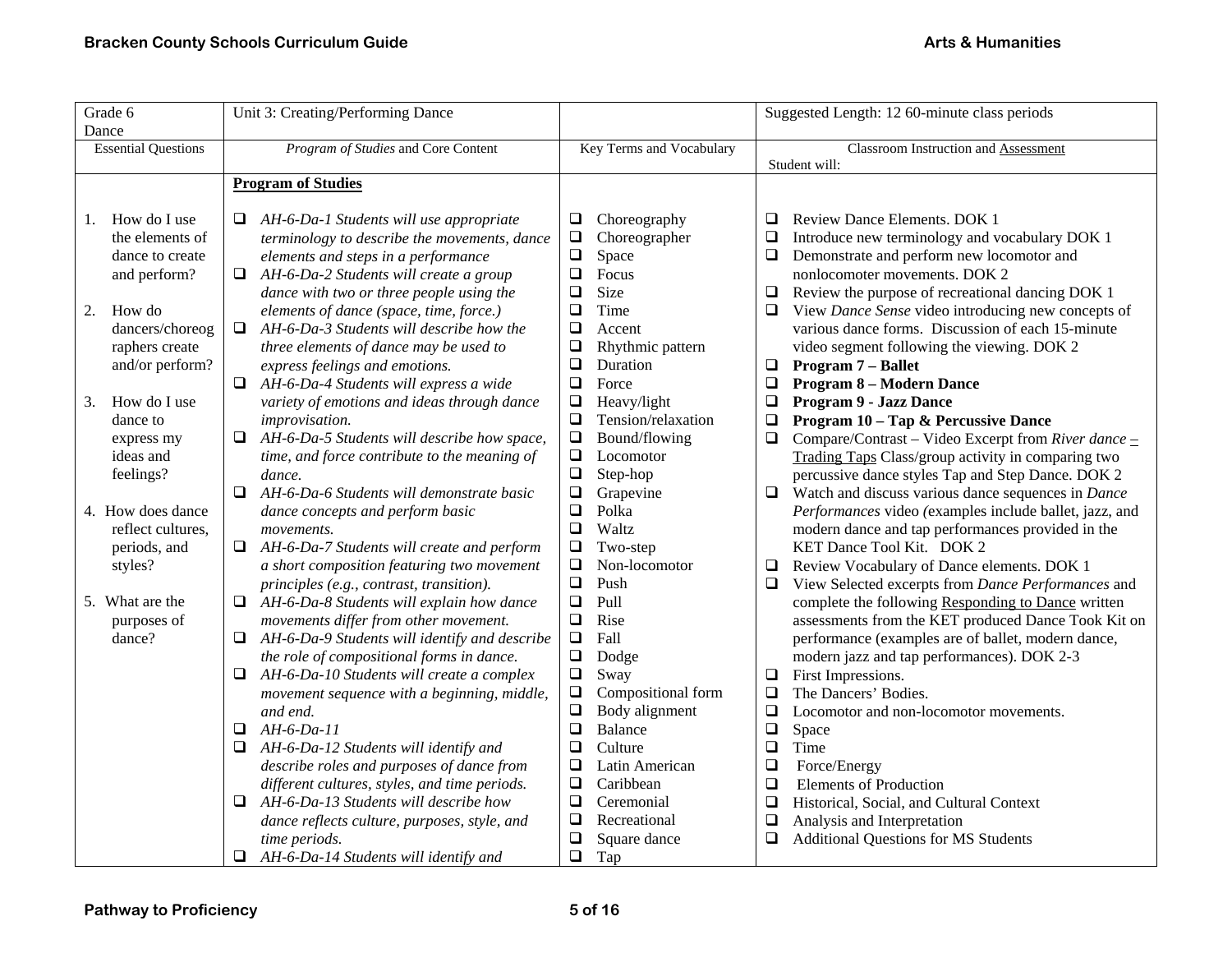| Grade 6<br>Dance           | Unit 3: Creating/Performing Dance                                                                                                                                                                                                                                                                                                                       |                                                                                  | Suggested Length: 12 60-minute class periods                                                                                                                                                                                                                                                                                                                                                                                                                                                                                                           |
|----------------------------|---------------------------------------------------------------------------------------------------------------------------------------------------------------------------------------------------------------------------------------------------------------------------------------------------------------------------------------------------------|----------------------------------------------------------------------------------|--------------------------------------------------------------------------------------------------------------------------------------------------------------------------------------------------------------------------------------------------------------------------------------------------------------------------------------------------------------------------------------------------------------------------------------------------------------------------------------------------------------------------------------------------------|
| <b>Essential Questions</b> | Program of Studies and Core Content                                                                                                                                                                                                                                                                                                                     | Key Terms and Vocabulary                                                         | Classroom Instruction and Assessment<br>Student will:                                                                                                                                                                                                                                                                                                                                                                                                                                                                                                  |
|                            | describe movements and styles characteristic<br>of various cultures and time periods.                                                                                                                                                                                                                                                                   | $\Box$ Social<br>$\Box$<br>Artistic<br>$\Box$<br><b>Ballet</b><br>$\Box$<br>Jazz | $\Box$ Compare and Contrast two dances from the <i>Nutcracker</i><br><b>Ballet - Arabian Dance and Chinese Dance.</b><br>Complete Responding to Dance activity for comparing<br>dances. DOK 2                                                                                                                                                                                                                                                                                                                                                          |
|                            | <b>Core Content</b>                                                                                                                                                                                                                                                                                                                                     | <b>□</b><br>Modern                                                               | Introduce "Writing a Dance Critique" worksheet and<br>❏<br>activity. Discuss the questions that a review might                                                                                                                                                                                                                                                                                                                                                                                                                                         |
|                            | $\Box$ AH-06-1.2.1 Students will identify or<br>describe how elements of dance are used to<br>express thoughts, ideas, and feelings in<br>dance. DOK 2<br><b>Elements of Dance:</b><br>Space - direction (forward, backward,<br>Q.<br>right, left, up, down, diagonal),<br>pathway (straight, curved), levels<br>(high, middle, low), shape (individual |                                                                                  | include in a critique. DOK 2<br>Read and discuss several performance reviews/critiques<br>❏<br>as examples to use prior to writing own critique/article<br>(dance, movie, book, music).<br>$\Box$ Watch the final scene (ballet performance) of the movie<br>Center Stage. Students are to complete an On-Demand<br>assessment activity as a newspaper reporter critiquing<br>this "performance." They are to use the questions they<br>have used throughout this semester to help write this<br>critique/review. This is the final assessment for the |
|                            | or group)<br>$\Box$ Focus – audience (where viewer's<br>eye is drawn), dancer (single focus-<br>looking in the direction of                                                                                                                                                                                                                             |                                                                                  | semester. On-demand papers will be turned in to $7th$<br>grade Portfolio advisor. DOK 3<br>$\Box$ View and discuss 15-minute Dance Sense video segment<br>Program 6 - Making Dance. DOK 1                                                                                                                                                                                                                                                                                                                                                              |
|                            | movement, multi focus - changing<br>head/eye focus during movements)<br>Size $-$ (use of size in given space, or<br>range of motion)<br>Time (Tempo) – accent, rhythmic<br>❏<br>pattern, duration                                                                                                                                                       |                                                                                  | $\Box$ Create a 64-beat dance in an ABA form, with another<br>student that reflects a feeling, mood, or theme. Dance<br>must have a beginning, middle and end. Rubric used for<br>assessment. Assessment will be based on both the<br>written creation and the performance of the dance. DOK<br>3                                                                                                                                                                                                                                                      |
|                            | $\Box$<br>Force - (heavy/light, sharp/smooth,<br>tension/relaxation, bound/flowing                                                                                                                                                                                                                                                                      |                                                                                  | Performance activities not assessed by the state.<br>□<br>Improvisational dances will be created as time allows<br>for the grading period.                                                                                                                                                                                                                                                                                                                                                                                                             |
|                            | Choreographic Form - AB, ABA, call<br>❏<br>and response, narrative                                                                                                                                                                                                                                                                                      |                                                                                  | Lessons on Asian, Latin American and Medieval<br>⊔<br>Cultures are yet to be developed for the 2006-07 school                                                                                                                                                                                                                                                                                                                                                                                                                                          |
|                            | AH-06-1.2.2 Students will identify dances by:<br>u.<br>identifying theme (story), dance styles (e.g.,<br>ballet, jazz, tap, modern), characteristics of<br>the style (e.g., $tan - feet$ as rhythmic<br>instrument, ballroom – partnering), and the<br>use of the elements of dance.                                                                    |                                                                                  | year. These lessons have not been taught in this grade<br>until now and the teacher needs time to research and<br>plan lessons. DOK 1-3<br>$\Box$ Collaboration with Art teacher to produce a Medieval<br>Feast event in the Arts and Humanities (music, dance,<br>art, and drama). DOK 1-3                                                                                                                                                                                                                                                            |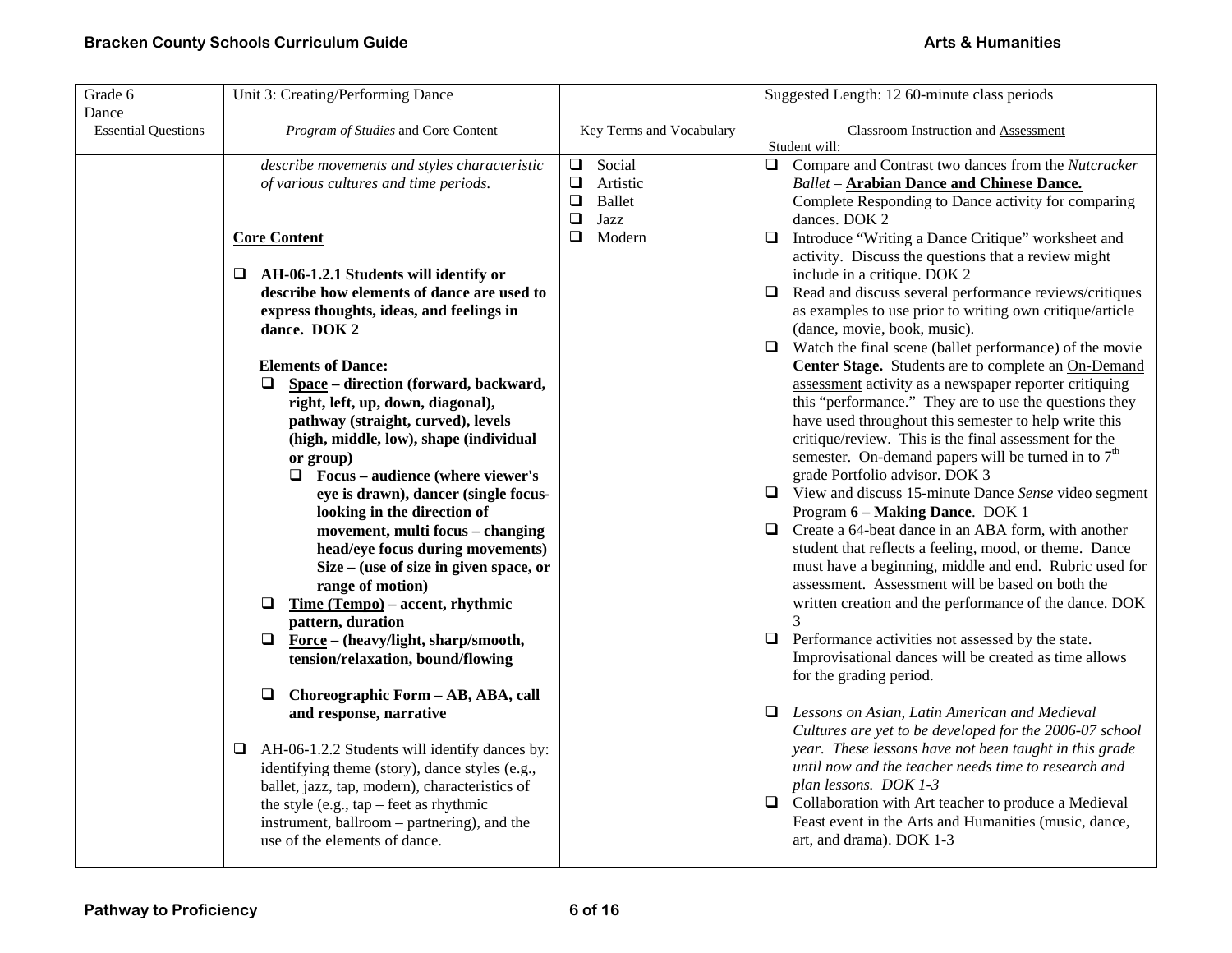| Grade 6                    | Unit 3: Creating/Performing Dance                                                                                                                                                                                                                                                                                                                                                                                                                                                                                                                                                                                             |                          | Suggested Length: 12 60-minute class periods          |
|----------------------------|-------------------------------------------------------------------------------------------------------------------------------------------------------------------------------------------------------------------------------------------------------------------------------------------------------------------------------------------------------------------------------------------------------------------------------------------------------------------------------------------------------------------------------------------------------------------------------------------------------------------------------|--------------------------|-------------------------------------------------------|
| Dance                      |                                                                                                                                                                                                                                                                                                                                                                                                                                                                                                                                                                                                                               |                          |                                                       |
| <b>Essential Questions</b> | Program of Studies and Core Content                                                                                                                                                                                                                                                                                                                                                                                                                                                                                                                                                                                           | Key Terms and Vocabulary | Classroom Instruction and Assessment<br>Student will: |
|                            | AH-06-2.2.1 Students will analyze or<br>⊔<br>explain how diverse cultures and time<br>periods are reflected in dance. DOK 3                                                                                                                                                                                                                                                                                                                                                                                                                                                                                                   |                          |                                                       |
|                            | <b>Cultures:</b><br><b>Latin American</b> – Blending of cultural<br>⊔<br>traditions can create new traditions.<br><b>Latin American dance characteristics</b><br>reflected in American dance (e.g., clave<br>rhythm, Samba, Salsa, Cha-cha,<br>Tango)                                                                                                                                                                                                                                                                                                                                                                         |                          |                                                       |
|                            | □<br>Asian - Isolation of culture or region<br>results in a unique dance tradition<br>(e.g., classical dance forms from India<br>- Bharata Natyam, Kathak                                                                                                                                                                                                                                                                                                                                                                                                                                                                     |                          |                                                       |
|                            | AH-06-3.2.1 Students will identify or<br>Q.<br>explain how dance fulfills a variety of<br>purposes. DOK 2                                                                                                                                                                                                                                                                                                                                                                                                                                                                                                                     |                          |                                                       |
|                            | Purposes of dance: (different roles of<br>dance)<br>Ceremonial - dances created or<br>Q.<br>performed for rituals or celebrations<br>(e.g., dances of Native American and<br>West African to celebrate life events<br>such as harvest, ritual dances<br>associated with worship)<br><b>Recreational</b> – dancing for<br>❏<br>entertainment, to support recreational<br>activities, (e.g., ballroom, line dancing,<br>aerobic dance, dance as a hobby)<br><b>Artistic Expression - dance created</b><br>❏<br>with the intent to express or<br>communicate emotion, feelings, ideas,<br>information, (e.g., ballet, tap dance, |                          |                                                       |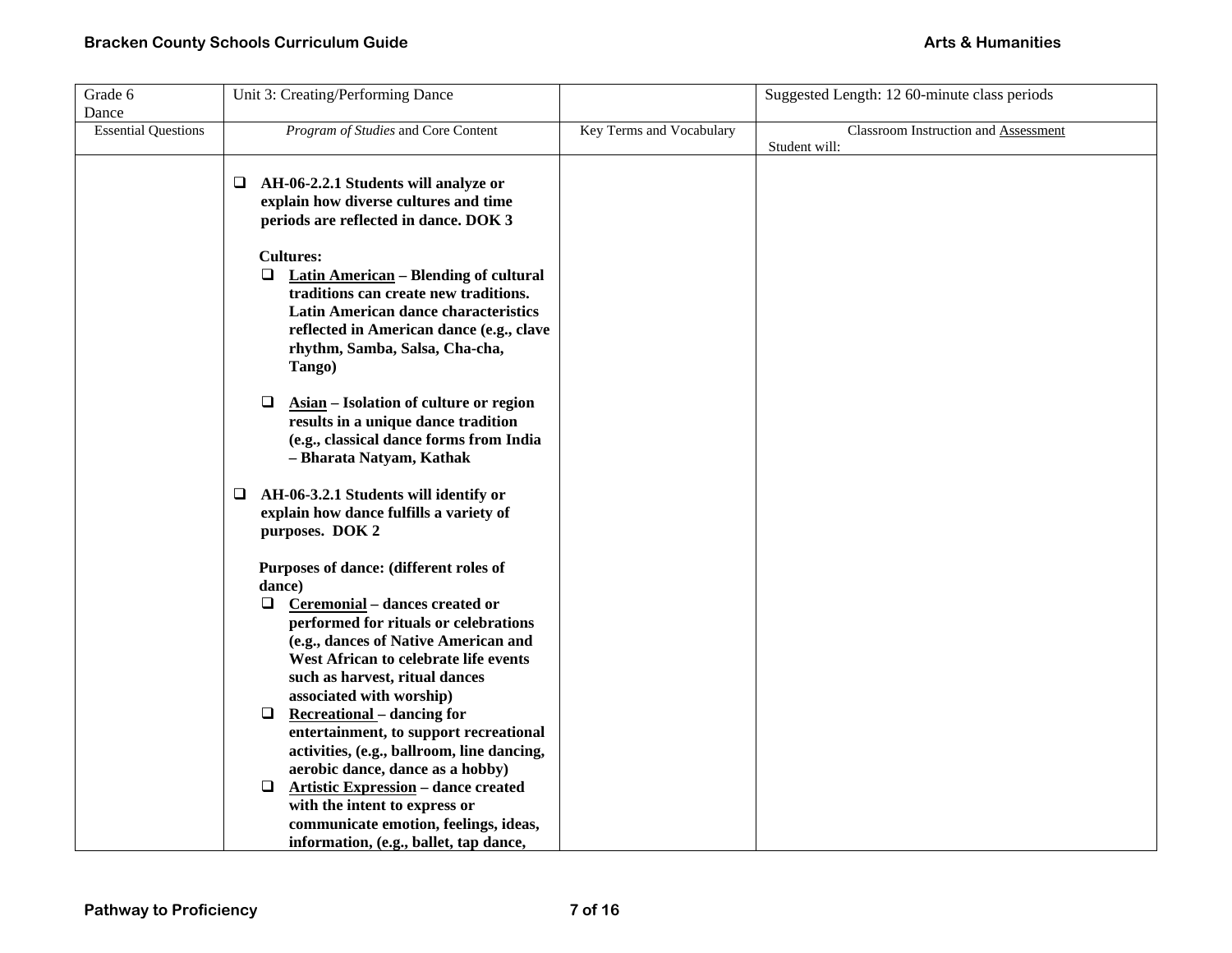| Grade 6                    | Unit 3: Creating/Performing Dance             |                          | Suggested Length: 12 60-minute class periods |
|----------------------------|-----------------------------------------------|--------------------------|----------------------------------------------|
| Dance                      |                                               |                          |                                              |
| <b>Essential Questions</b> | Program of Studies and Core Content           | Key Terms and Vocabulary | <b>Classroom Instruction and Assessment</b>  |
|                            |                                               |                          | Student will:                                |
|                            | modern dance, dance created and               |                          |                                              |
|                            | performed in a concert and/or                 |                          |                                              |
|                            | theatrical setting for an audience)           |                          |                                              |
|                            |                                               |                          |                                              |
|                            | AH-06-4.2.1 Students will create an<br>⊔      |                          |                                              |
|                            | individual or a group dance with 2-3 other    |                          |                                              |
|                            | people using dance elements (space, time and  |                          |                                              |
|                            | force) that incorporates one of the following |                          |                                              |
|                            | compositional forms: AB, ABA, call and        |                          |                                              |
|                            | response, or narrative.                       |                          |                                              |
|                            |                                               |                          |                                              |
|                            | AH-06-4.2.2 Students will create an           |                          |                                              |
|                            | improvisational dance with complex            |                          |                                              |
|                            | movements (beginning, middle, end).           |                          |                                              |

| Grade 6                    | Unit 4: Elements of Drama/Theatre                                                                                                                                                                                                                                                                                                                                                                                                                                                                                                                                                                                                                                                |                                                                                                                                                                                                                                                                                                                         | Suggested Length: 23 60-minute lessons                                                                                                                                                                                                                                                                                                                                                                                                                                                                                                                                                                                                                                                                                                  |
|----------------------------|----------------------------------------------------------------------------------------------------------------------------------------------------------------------------------------------------------------------------------------------------------------------------------------------------------------------------------------------------------------------------------------------------------------------------------------------------------------------------------------------------------------------------------------------------------------------------------------------------------------------------------------------------------------------------------|-------------------------------------------------------------------------------------------------------------------------------------------------------------------------------------------------------------------------------------------------------------------------------------------------------------------------|-----------------------------------------------------------------------------------------------------------------------------------------------------------------------------------------------------------------------------------------------------------------------------------------------------------------------------------------------------------------------------------------------------------------------------------------------------------------------------------------------------------------------------------------------------------------------------------------------------------------------------------------------------------------------------------------------------------------------------------------|
| Drama                      |                                                                                                                                                                                                                                                                                                                                                                                                                                                                                                                                                                                                                                                                                  |                                                                                                                                                                                                                                                                                                                         |                                                                                                                                                                                                                                                                                                                                                                                                                                                                                                                                                                                                                                                                                                                                         |
| <b>Essential Questions</b> | Program of Studies and Core Content                                                                                                                                                                                                                                                                                                                                                                                                                                                                                                                                                                                                                                              | Key Terms and Vocabulary                                                                                                                                                                                                                                                                                                | <b>Classroom Instruction and Assessment</b>                                                                                                                                                                                                                                                                                                                                                                                                                                                                                                                                                                                                                                                                                             |
|                            |                                                                                                                                                                                                                                                                                                                                                                                                                                                                                                                                                                                                                                                                                  |                                                                                                                                                                                                                                                                                                                         | Student will:                                                                                                                                                                                                                                                                                                                                                                                                                                                                                                                                                                                                                                                                                                                           |
|                            | <b>Program of Studies</b>                                                                                                                                                                                                                                                                                                                                                                                                                                                                                                                                                                                                                                                        |                                                                                                                                                                                                                                                                                                                         |                                                                                                                                                                                                                                                                                                                                                                                                                                                                                                                                                                                                                                                                                                                                         |
|                            | AH-6-Dr-1 Recognize plot development (e.g.<br>⊔<br>rising action, turning point, falling action)<br>and other dramatic elements (e.g., them,<br>language, empathy, motivation)<br>AH-6-Dr-2 Select scenery, props, lighting,<br>❏<br>sound, costumes, and make-up appropriate<br>for scripted scenes<br>AH-6-Dr-3 Identify types of staging and stage<br>❏<br>directions<br>AH-6-Dr-4 Identify types of training and<br>⊔<br>skills necessary for jobs associated with<br>theatre<br>AH-6-Dr-5 Describe central themes of<br>❏<br>dramatic works<br>AH-6-Dr-6 Discuss theatre experiences in<br>⊔<br>terms of meaning for self and society<br>AH-6-Dr-7 Write and perform dialog | <b>Elements of drama</b><br>Literary elements - Plot<br>u<br>structures (rising action,<br>turning point, falling<br>action),<br>Suspense<br>Theme<br>⊔<br>Language<br>❏<br>Style,<br>Monologue<br>Dialogue<br>Technical elements -<br>Scenery (set)<br>Sound<br>ights<br>Make-up<br>⊔<br>Props<br>Performance elements | They will briefly revisit Native American and African<br>Storytelling and it's relationship to American<br>Storytelling. DOK 1<br>Students will perform monologues in an arena stage.<br>❏<br>DOK <sub>3</sub><br>Students will perform dialogues on a thrust stage. DOK<br>u<br>View Horse Cave Theater to identify jobs associated<br>⊔<br>with theater. Discuss jobs viewed and encourage their<br>use in the classroom. DOK 2<br>Introduction to Middle Ages (extra unit slated for $7th$ Grade)<br>Read and discuss how theater was presented during the<br>⊔<br>Middle Ages. DOK 1<br>Divide into groups, each acting out a Biblical story, as<br>u<br>this was the type of drama presented during this time.<br>DOK <sub>3</sub> |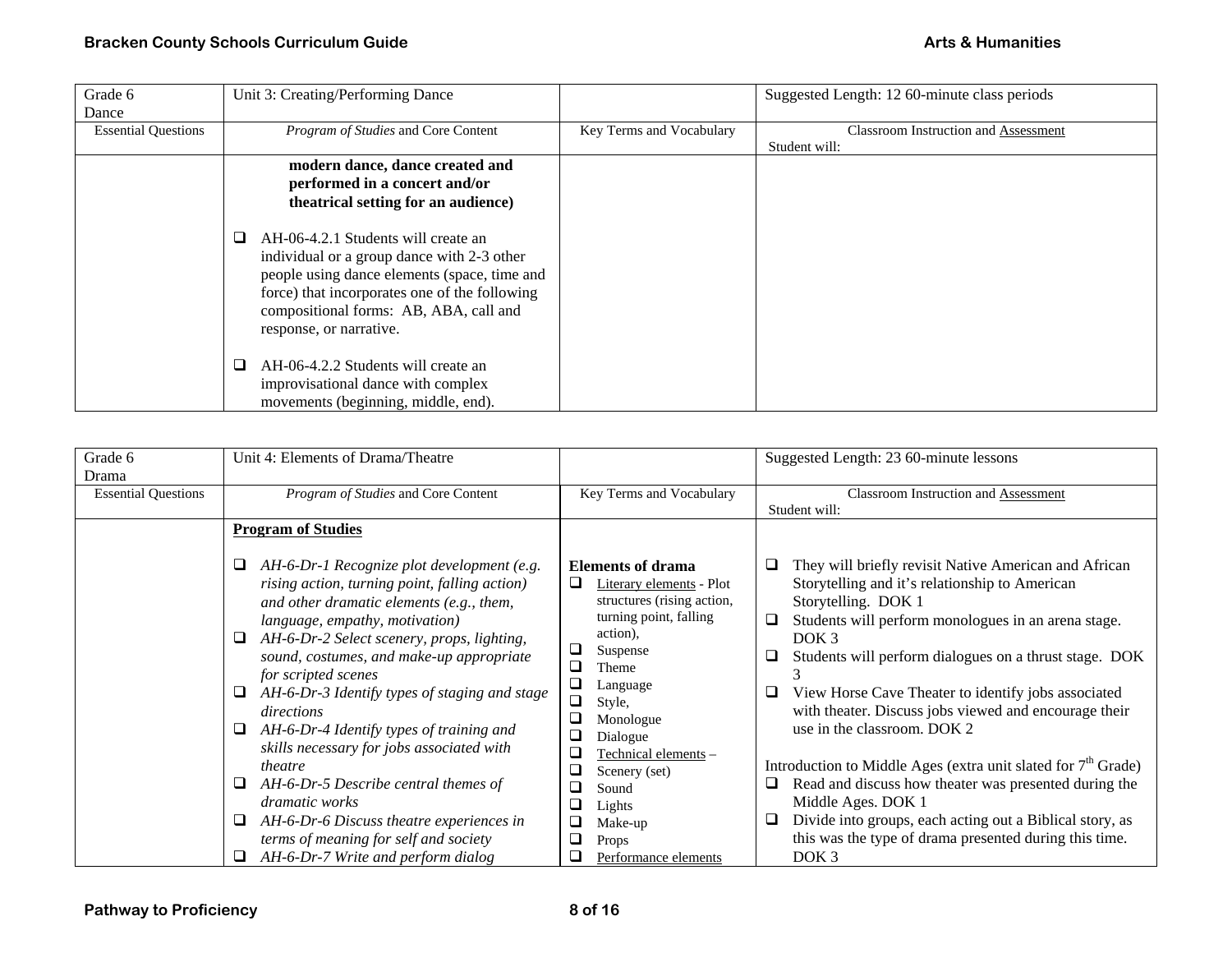| Grade 6                    | Unit 4: Elements of Drama/Theatre                                                                                                                                                                                                                                                                                                                                                                                                                                                                                                                                                                                                                                                           |                                                                                                                                                                                                                                                                                                                                                                                                                                     | Suggested Length: 23 60-minute lessons                                                                                                                                                                                                                                                                                                                                                                                                                                                                                                                                                                                                                                                                                                                                                                                                                                                                                                                                                                                                                                                                                                                                     |
|----------------------------|---------------------------------------------------------------------------------------------------------------------------------------------------------------------------------------------------------------------------------------------------------------------------------------------------------------------------------------------------------------------------------------------------------------------------------------------------------------------------------------------------------------------------------------------------------------------------------------------------------------------------------------------------------------------------------------------|-------------------------------------------------------------------------------------------------------------------------------------------------------------------------------------------------------------------------------------------------------------------------------------------------------------------------------------------------------------------------------------------------------------------------------------|----------------------------------------------------------------------------------------------------------------------------------------------------------------------------------------------------------------------------------------------------------------------------------------------------------------------------------------------------------------------------------------------------------------------------------------------------------------------------------------------------------------------------------------------------------------------------------------------------------------------------------------------------------------------------------------------------------------------------------------------------------------------------------------------------------------------------------------------------------------------------------------------------------------------------------------------------------------------------------------------------------------------------------------------------------------------------------------------------------------------------------------------------------------------------|
| Drama                      |                                                                                                                                                                                                                                                                                                                                                                                                                                                                                                                                                                                                                                                                                             |                                                                                                                                                                                                                                                                                                                                                                                                                                     |                                                                                                                                                                                                                                                                                                                                                                                                                                                                                                                                                                                                                                                                                                                                                                                                                                                                                                                                                                                                                                                                                                                                                                            |
| <b>Essential Questions</b> | Program of Studies and Core Content                                                                                                                                                                                                                                                                                                                                                                                                                                                                                                                                                                                                                                                         | Key Terms and Vocabulary                                                                                                                                                                                                                                                                                                                                                                                                            | Classroom Instruction and Assessment                                                                                                                                                                                                                                                                                                                                                                                                                                                                                                                                                                                                                                                                                                                                                                                                                                                                                                                                                                                                                                                                                                                                       |
|                            |                                                                                                                                                                                                                                                                                                                                                                                                                                                                                                                                                                                                                                                                                             |                                                                                                                                                                                                                                                                                                                                                                                                                                     | Student will:                                                                                                                                                                                                                                                                                                                                                                                                                                                                                                                                                                                                                                                                                                                                                                                                                                                                                                                                                                                                                                                                                                                                                              |
|                            | AH-6-Dr-8 Plan, produce, and present<br>❏<br>existing works of drama using appropriate<br>elements and concepts<br>AH-6-Dr-9 Communicate information about<br>$\Box$<br>culture, time, and style in scripts, scenarios,<br>and/or dramatizations<br>AH-6-Dr-10 Engage in dramatic activities<br>u.<br>depicting different historical times, cultures,<br>and styles<br>AH-6-Dr-11 Describe how culture, purpose,<br>❏                                                                                                                                                                                                                                                                       | Acting (e.g. character<br>motivation and analysis,<br>empathy),<br>❏<br>Speaking (e.g., breath<br>control, projection, vocal<br>expression and inflection,<br>diction),<br>$\Box$<br>Nonverbal expression<br>(e.g., gestures, body<br>alignment, facial<br>expression, character                                                                                                                                                    | Evaluate his/her performance and that of two other<br>$\Box$<br>performers in other groups. DOK 3<br>Collaboration with Music teacher to produce a Medieval<br>$\Box$<br>Feast event in the Arts and Humanities (music, dance,<br>art, and drama). DOK 3<br>(Activities moved from 8 <sup>th</sup> grade guides 2004)<br>$\Box$ Learn and study the history of Japanese Puppeteering,<br>the importance of the Zen spirit of timelessness and<br>silence, plus the use of masks and the importance of                                                                                                                                                                                                                                                                                                                                                                                                                                                                                                                                                                                                                                                                      |
|                            | style and time periods influence dramatic                                                                                                                                                                                                                                                                                                                                                                                                                                                                                                                                                                                                                                                   | blocking and movement)                                                                                                                                                                                                                                                                                                                                                                                                              | color and the interpretation of symmetry. DOK 1                                                                                                                                                                                                                                                                                                                                                                                                                                                                                                                                                                                                                                                                                                                                                                                                                                                                                                                                                                                                                                                                                                                            |
|                            | works                                                                                                                                                                                                                                                                                                                                                                                                                                                                                                                                                                                                                                                                                       | <b>Cultures</b>                                                                                                                                                                                                                                                                                                                                                                                                                     | View video for Julie Taymore in Library- Based on<br>❏                                                                                                                                                                                                                                                                                                                                                                                                                                                                                                                                                                                                                                                                                                                                                                                                                                                                                                                                                                                                                                                                                                                     |
|                            | <b>Core Content</b><br>AH-06-1.3.1 Students will identify or<br>⊔<br>describe the use of elements of drama in<br>dramatic work. DOK 2<br><b>Elements of drama:</b><br>$\Box$<br><b>Literary elements - Script, Plot</b><br>structures (exposition, rising action,<br>climax or turning point, falling action,<br>resolution), Suspense, Theme, Setting,<br>Language, (word choice/style used to<br>create character, dialect, point of<br>view), Monologue, Dialogue, Empathy<br><b>Technical Elements - Scenery (set),</b><br>$\Box$<br>Sound, Lights, Make-up, Props,<br><b>Costumes, Design</b><br>Performance elements - Acting (e.g.,<br>$\Box$<br>character motivation and analysis), | Bunraku/Banraku<br>❏<br>$\Box$<br>Japanese Puppet theatre<br>puppeteering<br>Native American and<br>$\Box$<br>African influences<br>$\Box$ On American<br>storytelling<br><b>Purposes of Drama</b><br>$\Box$ Sharing the human<br>experience<br>Passing on Tradition<br>$\Box$<br>and Culture<br>$\Box$<br>Recreational<br>$\Box$<br>Artistic Expression<br><b>Stages</b><br>❏<br>Arena<br>$\Box$<br>Thrust<br>$\Box$<br>Proscenium | these influences, students will write their own drama in<br>small groups, create puppets for their story and retell<br>their story for the class. This covers the Proscenium<br>stage. DOK 2<br>Participate in a group activity creating a skit about crime<br>$\Box$<br>in the street, using a subtle and stylish performance with<br>little or no dialogue. The skit should convey a message<br>about crime in the street, where good will overcome<br>evil. Actions, gestures, and images should help convey<br>this message. Students need to decide what color mask<br>will be needed to portray each character, using what was<br>learned about No drama. DOK 3<br>After watching a video about mask making, each student<br>$\Box$<br>will create a 3-D mask from paper in an appropriate<br>Color for the type of character he/she portrays in the<br>skit. DOK 2<br>Perform with group in skit, wearing the mask. DOK 2<br>$\Box$<br>Complete a follow-up writing activity, including what<br>$\Box$<br>was learned about No drama, the elements of drama,<br>production, and performance, and mask making while<br>preparing for this performance project. DOK 4 |
|                            | Speaking (e.g., breath control,<br>projection, vocal expression, diction),<br>Nonverbal expression (e.g., gestures,<br>body alignment, facial expression,<br>character blocking and movement,                                                                                                                                                                                                                                                                                                                                                                                                                                                                                               |                                                                                                                                                                                                                                                                                                                                                                                                                                     |                                                                                                                                                                                                                                                                                                                                                                                                                                                                                                                                                                                                                                                                                                                                                                                                                                                                                                                                                                                                                                                                                                                                                                            |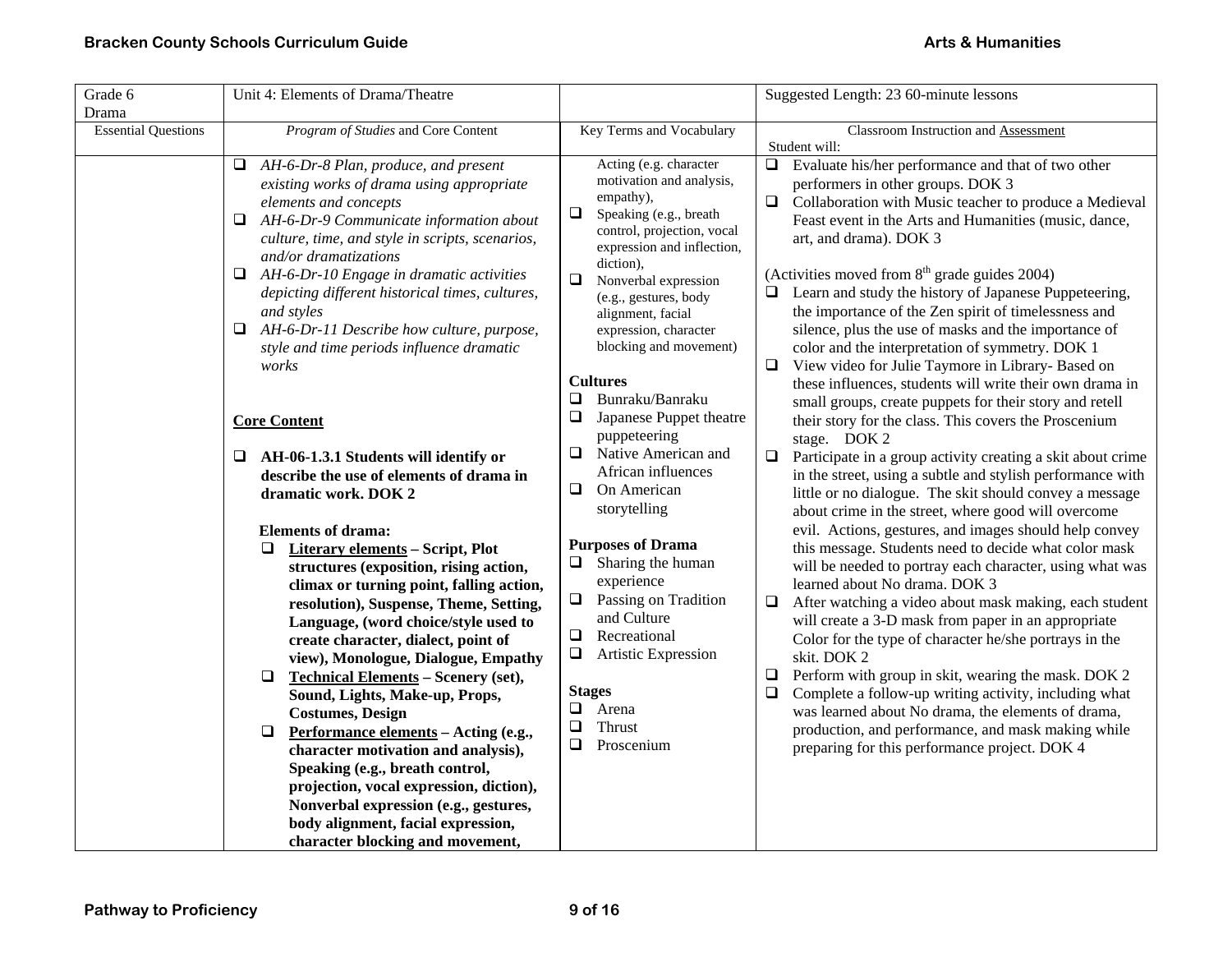| Grade 6                    | Unit 4: Elements of Drama/Theatre                                                                                                                                                                                                                         |                          | Suggested Length: 23 60-minute lessons                |
|----------------------------|-----------------------------------------------------------------------------------------------------------------------------------------------------------------------------------------------------------------------------------------------------------|--------------------------|-------------------------------------------------------|
| Drama                      |                                                                                                                                                                                                                                                           |                          |                                                       |
| <b>Essential Questions</b> | Program of Studies and Core Content                                                                                                                                                                                                                       | Key Terms and Vocabulary | Classroom Instruction and Assessment<br>Student will: |
|                            | stage directions - stage left, stage right,<br>center stage, upstage, downstage)                                                                                                                                                                          |                          |                                                       |
|                            | AH-06-1.3.2 Students will describe how the<br>⊔<br>technical elements (scenery, props, costumes,<br>make-up, lighting, sound) communicate<br>setting and mood.                                                                                            |                          |                                                       |
|                            | AH-06-1.3.3 Students will explain how<br>⊔<br>performance elements (e.g., acting, speaking,<br>movement) can create a believable character.                                                                                                               |                          |                                                       |
|                            | AH-06-1.3.4 Students will identify and<br>⊔<br>describe the types of stages (arena, thrust,<br>proscenium).                                                                                                                                               |                          |                                                       |
|                            | $\Box$ AH-06-2.3.1 Students will analyze or<br>explain how diverse cultures and time<br>periods are reflected in drama/theatre.<br>DOK <sub>3</sub>                                                                                                       |                          |                                                       |
|                            | <b>Cultures:</b><br>Q.<br>Bunraku (also called Banraku) -<br>Japanese puppet theatre (Historical<br>development and characteristics -<br>developed as an art by late 1600's<br>characteristics of music, storytelling,<br>and sophisticated puppeteering) |                          |                                                       |
|                            | <b>Native American and African</b><br>□<br>influences on American storytelling                                                                                                                                                                            |                          |                                                       |
|                            | AH-06-3.3.1 Students will identify or<br>⊔<br>explain how drama/theatre fulfills a variety<br>of purposes. DOK 2                                                                                                                                          |                          |                                                       |
|                            | <b>Purposes of Drama/Theatre: (different</b><br>roles of drama)                                                                                                                                                                                           |                          |                                                       |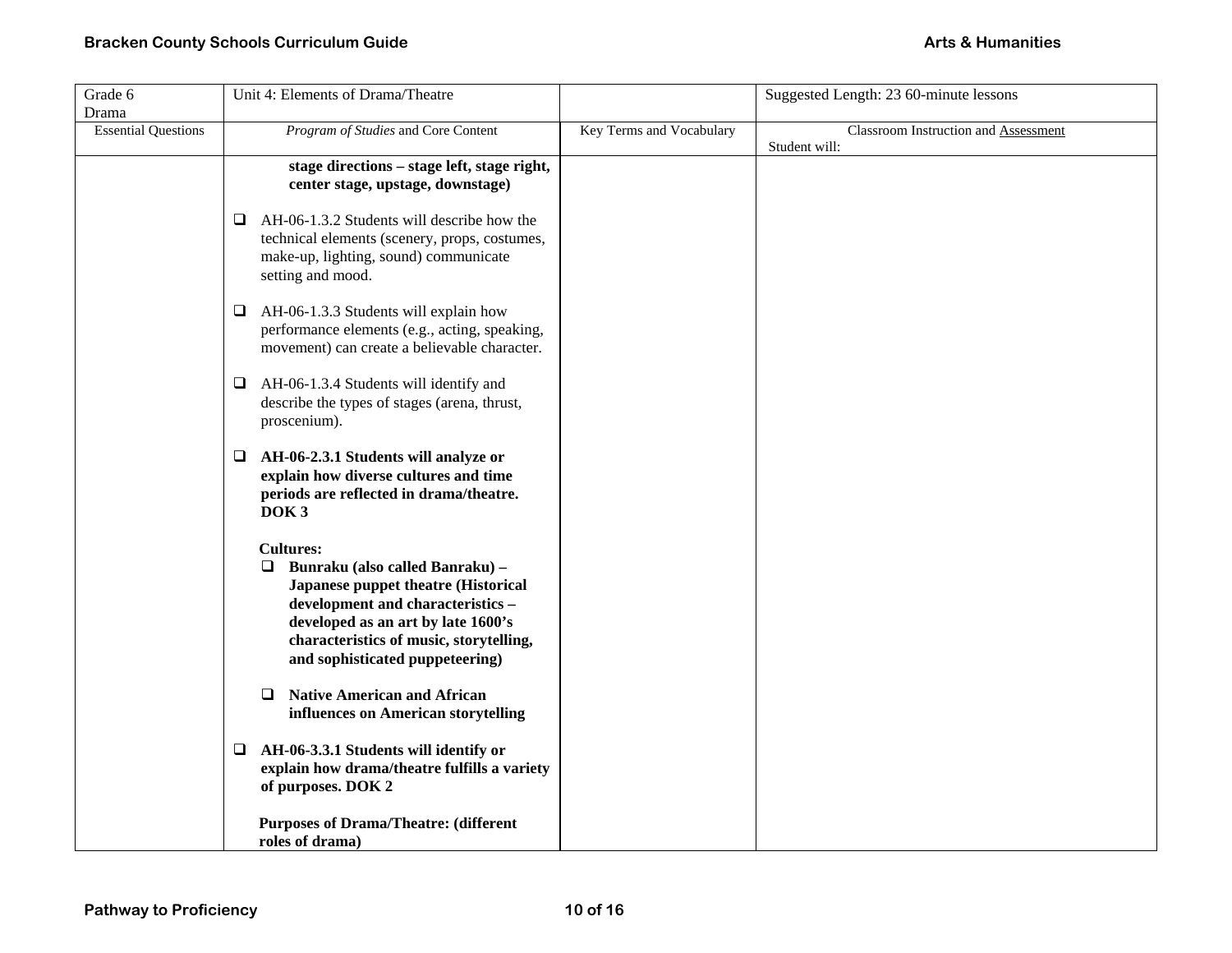| Grade 6                    | Unit 4: Elements of Drama/Theatre                                                                                                                                                                                                                                                                                                                                                                                                                                                                                                                                                                                                                                                                                                                                                                                                             |                          | Suggested Length: 23 60-minute lessons                |
|----------------------------|-----------------------------------------------------------------------------------------------------------------------------------------------------------------------------------------------------------------------------------------------------------------------------------------------------------------------------------------------------------------------------------------------------------------------------------------------------------------------------------------------------------------------------------------------------------------------------------------------------------------------------------------------------------------------------------------------------------------------------------------------------------------------------------------------------------------------------------------------|--------------------------|-------------------------------------------------------|
| Drama                      |                                                                                                                                                                                                                                                                                                                                                                                                                                                                                                                                                                                                                                                                                                                                                                                                                                               |                          |                                                       |
| <b>Essential Questions</b> | Program of Studies and Core Content                                                                                                                                                                                                                                                                                                                                                                                                                                                                                                                                                                                                                                                                                                                                                                                                           | Key Terms and Vocabulary | Classroom Instruction and Assessment<br>Student will: |
|                            | Sharing the human experience - to<br>□<br>express or communicate emotion,<br>feelings, ideas, information through<br>dramatic works (e.g., social change,<br>express or communicate universal<br>themes, to interpret and recreate<br>information, ideas, and emotions)<br>Passing on tradition and culture – to<br>$\Box$<br>express or communicate feelings, ideas,<br>information (e.g., narrative,<br>storytelling, folktales, religious ritual<br>and ceremony)<br>Recreational - drama as recreation<br>□<br>and for recreational events (e.g., for<br>entertainment, diversion, festivals)<br>$\Box$<br><b>Artistic Expression - drama created</b><br>with the intent to express or<br>communicate emotion, feelings, ideas,<br>information (e.g., dramatic works<br>created and performed in a theatrical<br>setting for an audience) |                          |                                                       |
|                            | AH-06-4.3.1 Students will create and perform<br>⊔<br>using element of drama. (Literary, Technical,<br>Performance)                                                                                                                                                                                                                                                                                                                                                                                                                                                                                                                                                                                                                                                                                                                            |                          |                                                       |
|                            | AH-06-4.3.2 Students will improvise short<br>□<br>dialogues and monologues.                                                                                                                                                                                                                                                                                                                                                                                                                                                                                                                                                                                                                                                                                                                                                                   |                          |                                                       |
|                            | AH-06-4.3.3 Students will engage in dramatic<br>⊔<br>activities that reflect historical times and<br>cultures.                                                                                                                                                                                                                                                                                                                                                                                                                                                                                                                                                                                                                                                                                                                                |                          |                                                       |
|                            | AH-06-4.3.4 Students will identify skills<br>⊔<br>necessary for jobs associated with theatre<br>(playwright, director, actor, actress, designers,<br>scenery, props, lighting, sounds, costume,<br>make-up)                                                                                                                                                                                                                                                                                                                                                                                                                                                                                                                                                                                                                                   |                          |                                                       |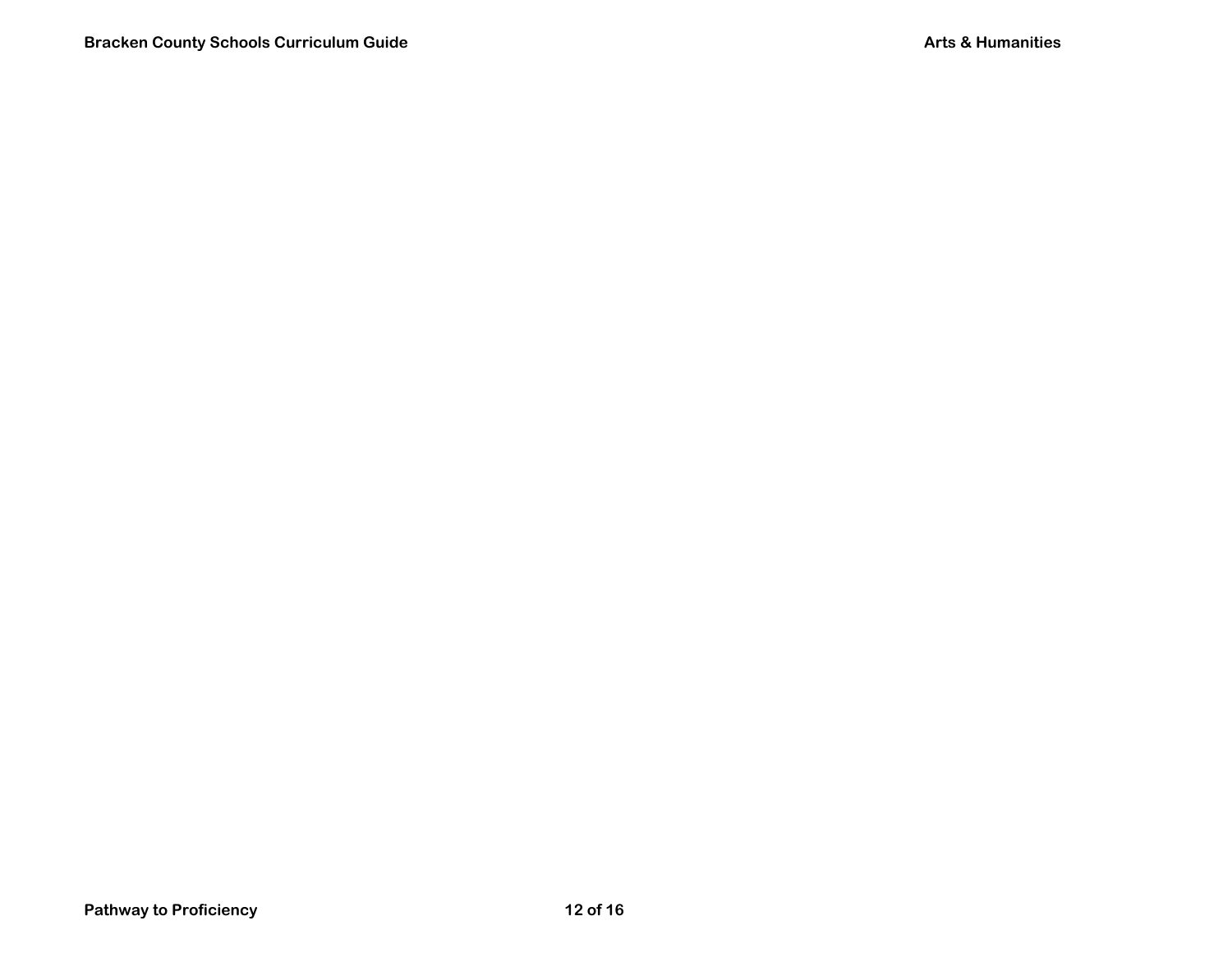| Grade 6                                                                                                                                                                                                                | Unit 5: Elements, Principles and Historical                                                                                                                                                                                                                                                                                                                                                                                                                                                                                                                                                                                                                                                                                                                                                                                                                                                                                                                                                                                                                                                                                                                                                                                                                                                                 |                                                                                                                                                                                                                                                                                                                                                                                                                                                                                                                                                                                                                                                     | Suggested Length: 23 60-minute lessons                                                                                                                                                                                                                                                                                                                                                                                                                                                                                                                                                                                                                                                                                                                                                                                                                                                                                                                                                                                                                                                                                                                                                                                                                                                                                                                                                                                                                                   |
|------------------------------------------------------------------------------------------------------------------------------------------------------------------------------------------------------------------------|-------------------------------------------------------------------------------------------------------------------------------------------------------------------------------------------------------------------------------------------------------------------------------------------------------------------------------------------------------------------------------------------------------------------------------------------------------------------------------------------------------------------------------------------------------------------------------------------------------------------------------------------------------------------------------------------------------------------------------------------------------------------------------------------------------------------------------------------------------------------------------------------------------------------------------------------------------------------------------------------------------------------------------------------------------------------------------------------------------------------------------------------------------------------------------------------------------------------------------------------------------------------------------------------------------------|-----------------------------------------------------------------------------------------------------------------------------------------------------------------------------------------------------------------------------------------------------------------------------------------------------------------------------------------------------------------------------------------------------------------------------------------------------------------------------------------------------------------------------------------------------------------------------------------------------------------------------------------------------|--------------------------------------------------------------------------------------------------------------------------------------------------------------------------------------------------------------------------------------------------------------------------------------------------------------------------------------------------------------------------------------------------------------------------------------------------------------------------------------------------------------------------------------------------------------------------------------------------------------------------------------------------------------------------------------------------------------------------------------------------------------------------------------------------------------------------------------------------------------------------------------------------------------------------------------------------------------------------------------------------------------------------------------------------------------------------------------------------------------------------------------------------------------------------------------------------------------------------------------------------------------------------------------------------------------------------------------------------------------------------------------------------------------------------------------------------------------------------|
| <b>Visual Arts</b>                                                                                                                                                                                                     | Context                                                                                                                                                                                                                                                                                                                                                                                                                                                                                                                                                                                                                                                                                                                                                                                                                                                                                                                                                                                                                                                                                                                                                                                                                                                                                                     |                                                                                                                                                                                                                                                                                                                                                                                                                                                                                                                                                                                                                                                     |                                                                                                                                                                                                                                                                                                                                                                                                                                                                                                                                                                                                                                                                                                                                                                                                                                                                                                                                                                                                                                                                                                                                                                                                                                                                                                                                                                                                                                                                          |
| <b>Essential Questions</b>                                                                                                                                                                                             | Program of Studies and Core Content                                                                                                                                                                                                                                                                                                                                                                                                                                                                                                                                                                                                                                                                                                                                                                                                                                                                                                                                                                                                                                                                                                                                                                                                                                                                         | Key Terms and Vocabulary                                                                                                                                                                                                                                                                                                                                                                                                                                                                                                                                                                                                                            | Classroom Instruction and Assessment                                                                                                                                                                                                                                                                                                                                                                                                                                                                                                                                                                                                                                                                                                                                                                                                                                                                                                                                                                                                                                                                                                                                                                                                                                                                                                                                                                                                                                     |
|                                                                                                                                                                                                                        |                                                                                                                                                                                                                                                                                                                                                                                                                                                                                                                                                                                                                                                                                                                                                                                                                                                                                                                                                                                                                                                                                                                                                                                                                                                                                                             |                                                                                                                                                                                                                                                                                                                                                                                                                                                                                                                                                                                                                                                     |                                                                                                                                                                                                                                                                                                                                                                                                                                                                                                                                                                                                                                                                                                                                                                                                                                                                                                                                                                                                                                                                                                                                                                                                                                                                                                                                                                                                                                                                          |
|                                                                                                                                                                                                                        |                                                                                                                                                                                                                                                                                                                                                                                                                                                                                                                                                                                                                                                                                                                                                                                                                                                                                                                                                                                                                                                                                                                                                                                                                                                                                                             |                                                                                                                                                                                                                                                                                                                                                                                                                                                                                                                                                                                                                                                     |                                                                                                                                                                                                                                                                                                                                                                                                                                                                                                                                                                                                                                                                                                                                                                                                                                                                                                                                                                                                                                                                                                                                                                                                                                                                                                                                                                                                                                                                          |
| How does<br>1.<br>artwork reflect<br>the culture &<br>styles?<br>How do we use<br>2.<br>the elements &<br>principles to<br>create art?<br>How can we<br>3.<br>create artwork<br>using various<br>media &<br>processes? | <b>Program of Studies</b><br>AH-6-VA-1 Describe the elements of art (line,<br>shape, color, form, texture, space, value) and<br>principles of design (balance, emphasis,<br>pattern, repetition, contrast, movement,<br>rhythm, proportion, unity).<br>$\Box$ AH-6-VA-2 Describe how elements of art and<br>principles of design help artists organize<br>works of art.<br>$\Box$<br>AH-6-VA-3 Produce visual products which<br>illustrate elements of art and principles of<br>design<br>$\Box$ AH-6-VA-4 Apply elements of art and<br>principles of design in producing two- and<br>three-dimensional art work involving a<br>variety of subject matter.<br>$\Box$ AH-6-VA-5 Continue to develop a positive<br>self-concept about one's own work and<br>recognize the value of others' (peers and<br>artists) works.<br>AH-6-VA-6 Use and care for an expanding<br>❏<br>number of art tools and materials in a safe<br>and proper manner.<br>AH-6-VA-7 Describe how different media<br>❏<br>(e.g., paint, fibers, ink, clay) and processes<br>(e.g., ceramics, painting, sculpture) can<br>create a variety of visual effects.<br>AH-6-VA-8 Use a variety of media and art<br>Q.<br>processes to produce two- and three-<br>dimensional works of art.<br>AH-6-VA-9 Use art media, tools, techniques,<br>⊔ | <b>Elements of Art</b><br>$\Box$<br>Line<br>$\Box$<br>Shape<br>$\Box$<br>Color properties (hue,<br>value, intensity) and<br>color schemes<br>(monochromatic)<br>$\Box$<br>Form<br>$\Box$<br>Texture<br>$\Box$<br>Space<br>(positive/negative,<br>perspective), and value<br>(darkness or lightness,<br>tints or shades)<br><b>Principals of Design</b><br>Repetition<br>$\Box$<br>Pattern<br>$\Box$<br>$\Box$<br>Balance<br>(symmetrical/asymmetr<br>ical)<br>$\Box$<br>Emphasis (focal point),<br>Contrast (e.g.,<br>black/white,<br>rough/smooth)<br>$\Box$<br>Rhythm<br>$\Box$<br>Proportion<br>$\Box$<br>Movement<br><b>Media and Processes</b> | Student will:<br>Review/Discuss/Discover each of the following topics:<br>□<br>DOK <sub>1</sub><br>$\Box$ Diego Rivera & Frida Kahlo Mural Painting<br>(Persuasive Narrative Painting) - Color, Line,<br>Shape, Values, Movement, Proportion, Rhythm,<br>Contrast<br>Asian Ceramics (Functional Art)- pattern, motif<br>$\Box$<br>& balance, Line, Color scheme, texture, Sculpture<br>$\Box$ Gothic & Romanesque Architecture<br>(Ceremonial) - Roman Techniques-Balance,<br>Repetition, Sculpture<br>Compare the Latin Styles and Asian Styles: Patterns,<br>$\Box$<br>motifs, balance, emphasis, subject matter. DOK 4<br>$\Box$<br>Creation of mural, ceramic pottery and scenery. DOK 3<br>$\Box$<br>Collaboration with Music teacher to produce a Medieval<br>Feast event in the Arts and Humanities (music, dance,<br>art, and drama). DOK 3<br>(Activities from the $8th$ grade guides 2004)<br>$\Box$ Read and discuss questions over Ch. 5, "The Art of the<br>Far East," in Understanding Art. DOK 1<br>Answer the review questions on page 79, before<br>$\Box$<br>completing the work sheet over Ch. 5, using the book<br>for reference. DOK 2<br>$\Box$ Discuss the oriental views on design and view different<br>examples of block printing done by students, plus the<br>work of the great Japanese artist, Hokusai. DOK 2<br>$\Box$<br>Create three designs for a linoleum block print with a<br>nature theme. Any words or numbers must be written in |
|                                                                                                                                                                                                                        | and processes skillfully.                                                                                                                                                                                                                                                                                                                                                                                                                                                                                                                                                                                                                                                                                                                                                                                                                                                                                                                                                                                                                                                                                                                                                                                                                                                                                   | $\Box$<br>Medium/Media                                                                                                                                                                                                                                                                                                                                                                                                                                                                                                                                                                                                                              | reverse order so the pulled print will be correct. The                                                                                                                                                                                                                                                                                                                                                                                                                                                                                                                                                                                                                                                                                                                                                                                                                                                                                                                                                                                                                                                                                                                                                                                                                                                                                                                                                                                                                   |
|                                                                                                                                                                                                                        |                                                                                                                                                                                                                                                                                                                                                                                                                                                                                                                                                                                                                                                                                                                                                                                                                                                                                                                                                                                                                                                                                                                                                                                                                                                                                                             | $\Box$<br>2-D/Two-Dimensional                                                                                                                                                                                                                                                                                                                                                                                                                                                                                                                                                                                                                       | best design will be re-drawn onto the linoleum block.                                                                                                                                                                                                                                                                                                                                                                                                                                                                                                                                                                                                                                                                                                                                                                                                                                                                                                                                                                                                                                                                                                                                                                                                                                                                                                                                                                                                                    |
|                                                                                                                                                                                                                        |                                                                                                                                                                                                                                                                                                                                                                                                                                                                                                                                                                                                                                                                                                                                                                                                                                                                                                                                                                                                                                                                                                                                                                                                                                                                                                             | $\Box$<br>Crayon                                                                                                                                                                                                                                                                                                                                                                                                                                                                                                                                                                                                                                    | DOK <sub>3</sub>                                                                                                                                                                                                                                                                                                                                                                                                                                                                                                                                                                                                                                                                                                                                                                                                                                                                                                                                                                                                                                                                                                                                                                                                                                                                                                                                                                                                                                                         |
|                                                                                                                                                                                                                        | <b>Core Content</b>                                                                                                                                                                                                                                                                                                                                                                                                                                                                                                                                                                                                                                                                                                                                                                                                                                                                                                                                                                                                                                                                                                                                                                                                                                                                                         | $\Box$<br>Pencil                                                                                                                                                                                                                                                                                                                                                                                                                                                                                                                                                                                                                                    | Cut the linoleum using special tools and blades, cutting<br>$\Box$                                                                                                                                                                                                                                                                                                                                                                                                                                                                                                                                                                                                                                                                                                                                                                                                                                                                                                                                                                                                                                                                                                                                                                                                                                                                                                                                                                                                       |
|                                                                                                                                                                                                                        |                                                                                                                                                                                                                                                                                                                                                                                                                                                                                                                                                                                                                                                                                                                                                                                                                                                                                                                                                                                                                                                                                                                                                                                                                                                                                                             | $\Box$<br>Paint                                                                                                                                                                                                                                                                                                                                                                                                                                                                                                                                                                                                                                     | away the areas not to be printed. Ink will then be                                                                                                                                                                                                                                                                                                                                                                                                                                                                                                                                                                                                                                                                                                                                                                                                                                                                                                                                                                                                                                                                                                                                                                                                                                                                                                                                                                                                                       |
|                                                                                                                                                                                                                        | AH-06-1.4.1 Students will describe works                                                                                                                                                                                                                                                                                                                                                                                                                                                                                                                                                                                                                                                                                                                                                                                                                                                                                                                                                                                                                                                                                                                                                                                                                                                                    | $\Box$<br>Tempera                                                                                                                                                                                                                                                                                                                                                                                                                                                                                                                                                                                                                                   | applied with a brayer to the printing plate. Paper will be                                                                                                                                                                                                                                                                                                                                                                                                                                                                                                                                                                                                                                                                                                                                                                                                                                                                                                                                                                                                                                                                                                                                                                                                                                                                                                                                                                                                               |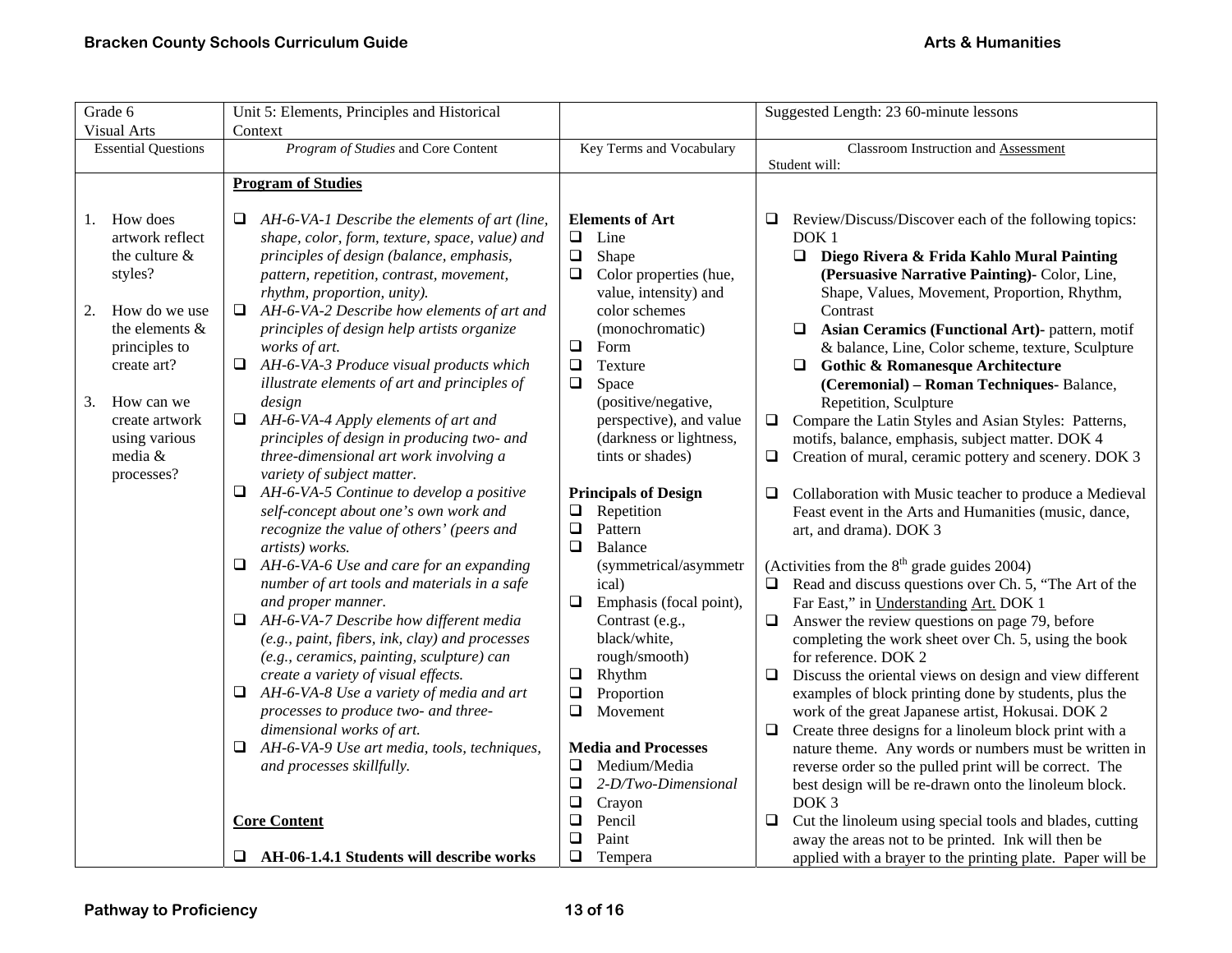| Grade 6                    | Unit 5: Elements, Principles and Historical        |                                | Suggested Length: 23 60-minute lessons                    |
|----------------------------|----------------------------------------------------|--------------------------------|-----------------------------------------------------------|
| <b>Visual Arts</b>         | Context                                            |                                |                                                           |
| <b>Essential Questions</b> | Program of Studies and Core Content                | Key Terms and Vocabulary       | <b>Classroom Instruction and Assessment</b>               |
|                            |                                                    |                                | Student will:                                             |
|                            | of art using elements of art and principles        | $\Box$ Watercolor              | placed onto the inked surface and a baren will placed     |
|                            | of design. DOK 3                                   | Oil Pastels<br>$\Box$          | onto the paper pressing it down onto the printing plate.  |
|                            |                                                    | $\Box$<br><b>Chalk Pastels</b> | Then pull the print from the surface.                     |
|                            | <b>Elements of Art:</b>                            | Fabric<br>$\Box$               | Present his/her print to the class describing, analyzing, |
|                            | Line, Shape, Color properties (hue,<br>□           | ❏<br>Fiber art                 | and judging it. DOK 3                                     |
|                            | value, intensity) and color                        | $\Box$<br>Yarn                 |                                                           |
|                            | schemes/groups (monochromatic),                    | $\Box$<br>Ink                  |                                                           |
|                            | Form, Texture, Space                               | $\Box$<br>Printmaking          |                                                           |
|                            | (positive/negative, perspective (e.g., 1)          | $\Box$<br>Paper                |                                                           |
|                            | point linear perspective), value                   | $\Box$<br>$3-D/Three-$         |                                                           |
|                            | (darkness or lightness, tints or shades)           | Dimensional                    |                                                           |
|                            |                                                    | $\Box$<br>Pottery              |                                                           |
|                            | <b>Principles of Design:</b>                       | $\Box$<br>Papier-mâché         |                                                           |
|                            | <b>Repetition, Pattern, Balance,</b><br>⊔          | $\Box$<br>Found objects        |                                                           |
|                            | (symmetrical/asymmetrical),                        | Assemblage<br>❏                |                                                           |
|                            | Emphasis, (focal point), Contrast (e.g.,           | $\Box$<br>Sculpture            |                                                           |
|                            | black/white, rough/smooth), Rhythm,                | $\Box$<br>Fiber Art            |                                                           |
|                            | Proportion, Movement.                              | $\Box$<br>Weaving,             |                                                           |
|                            |                                                    | $\Box$<br>Loom                 |                                                           |
|                            | AH-06-1.4.2 Students will identify a variety<br>Q. | $\Box$<br>Weft                 |                                                           |
|                            | of art media and art processes. DOK 1              | Warp<br>0                      |                                                           |
|                            |                                                    | Quilting & Knitting<br>❏       |                                                           |
|                            | Media (plural)/Medium (singular):                  |                                |                                                           |
|                            | (Properties of media need to be known in           | <b>Subject Matter</b>          |                                                           |
|                            | order to respond to artworks)                      | $\Box$ Landscape               |                                                           |
|                            | Two-dimensional - crayon, pencil,<br>❏             | $\Box$<br>Portrait             |                                                           |
|                            | fabric, yarn, paint (tempera,                      | Still Life<br>Q                |                                                           |
|                            | watercolor), ink, pastel                           |                                |                                                           |
|                            | Three-dimensional - clay, papier-<br>□             | <b>Cultures</b>                |                                                           |
|                            | mâché, found objects (assemblages)                 | ❏<br>Latin American            |                                                           |
|                            |                                                    | Asian<br>$\Box$                |                                                           |
|                            | Art processes:                                     | $\Box$<br>Medieval             |                                                           |
|                            | Two-dimensional – drawing, painting,<br>□          |                                |                                                           |
|                            | fiber art (e.g., fabric printing,                  | <b>Purposes for Art</b>        |                                                           |
|                            | stamping, tie dye), printmaking                    | Ceremonial<br>$\Box$           |                                                           |
|                            | Three-dimensional – ceramics, and<br>$\Box$        | $\Box$<br>Artistic Expression  |                                                           |
|                            | sculpture, fiber art (e.g., constructing           | $\Box$<br>Narrative            |                                                           |
|                            | with fiber, weaving, knitting, quilting)           | $\Box$<br>Functional           |                                                           |
|                            |                                                    | $\Box$<br>Persuasive           |                                                           |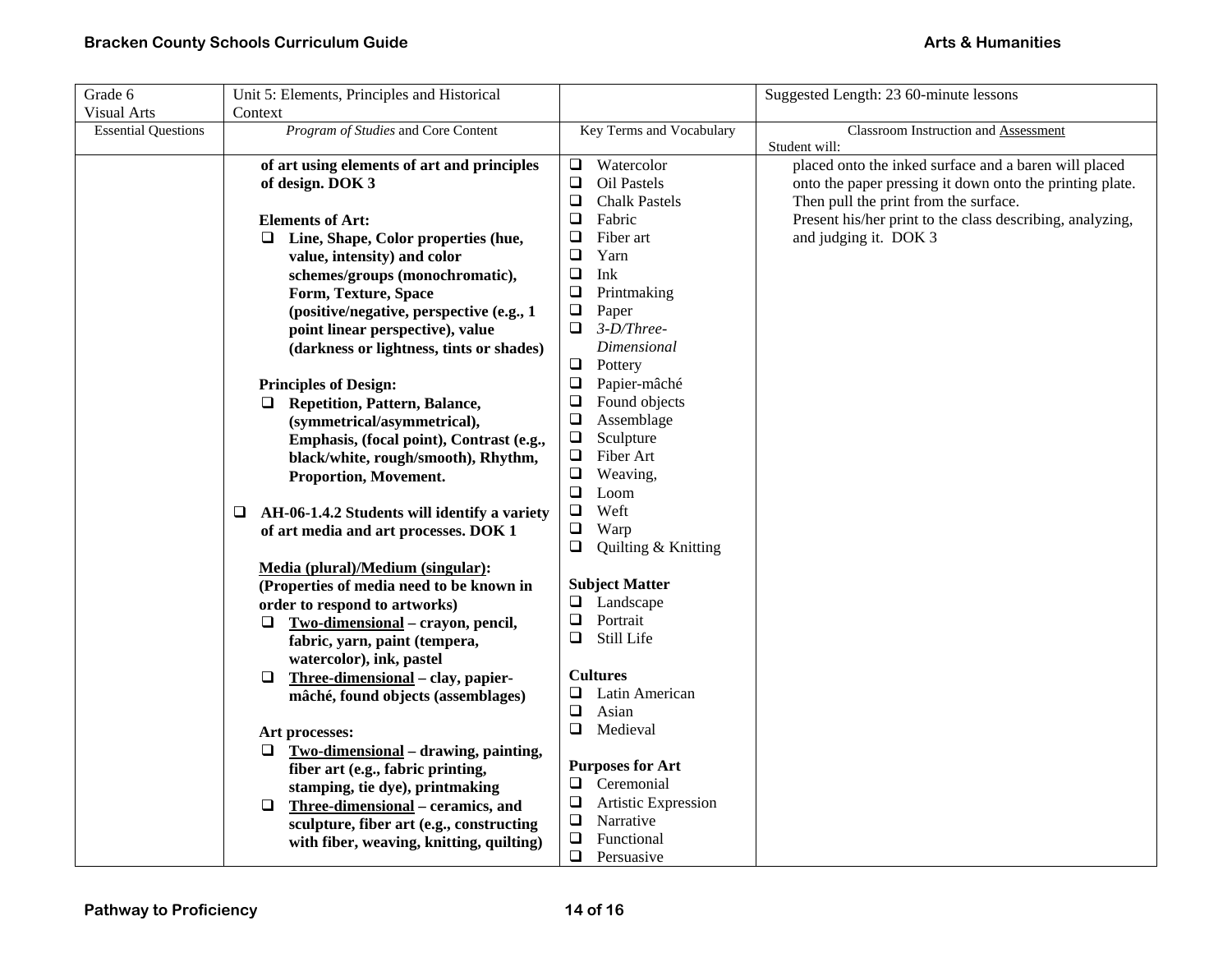| Grade 6                    | Unit 5: Elements, Principles and Historical       |                                           | Suggested Length: 23 60-minute lessons |
|----------------------------|---------------------------------------------------|-------------------------------------------|----------------------------------------|
| <b>Visual Arts</b>         | Context                                           |                                           |                                        |
| <b>Essential Questions</b> | Program of Studies and Core Content               | Key Terms and Vocabulary                  | Classroom Instruction and Assessment   |
|                            |                                                   |                                           | Student will:                          |
|                            |                                                   |                                           |                                        |
|                            | Subject matter: representational (e.g.,<br>⊔      | <b>Asian</b>                              |                                        |
|                            | landscape, portrait, still life)                  | $\Box$ Scroll                             |                                        |
|                            | nonrepresentational (e.g., abstract,              | $\Box$<br>Porcelain                       |                                        |
|                            | non-objective)                                    | Perceive<br>❏                             |                                        |
|                            |                                                   | $\Box$<br>Pagoda                          |                                        |
|                            | AH-06-2.4.1 Students will analyze or<br>⊔         | ❏<br>Yamato-e                             |                                        |
|                            | explain how diverse cultures and time             | $\Box$<br>Screen                          |                                        |
|                            | periods affect visual arts. DOK 3                 | Ukiyo-e<br>❏                              |                                        |
|                            |                                                   | $\Box$<br>Woodblock printing              |                                        |
|                            | <b>Cultures:</b>                                  | $\Box$<br>Han dynasty                     |                                        |
|                            | Latin American - mural art (e.g.,<br>❏            | $\Box$<br>Ming dynasty<br>$\Box$<br>Glaze |                                        |
|                            | Diego Rivera and his influence on                 | Meditation<br>$\Box$                      |                                        |
|                            | other mural artists)                              | Buddha<br>$\Box$                          |                                        |
|                            | Asian - China (the evolution of<br>$\Box$         | $\Box$<br><b>Brayer</b>                   |                                        |
|                            | ceramics)                                         | $\Box$<br>Baren                           |                                        |
|                            | AH-06-3.4.1 Students will identify or<br>⊔        | ❏<br>Relief printing                      |                                        |
|                            | explain how art fulfills a variety of             |                                           |                                        |
|                            | purposes. DOK 2                                   |                                           |                                        |
|                            |                                                   |                                           |                                        |
|                            | Purposes of Art: (different roles of art)         |                                           |                                        |
|                            | Ceremonial - ritual, celebration,<br>⊔            |                                           |                                        |
|                            | artworks created to support worship               |                                           |                                        |
|                            | ceremonies                                        |                                           |                                        |
|                            | <b>Artistic Expression - artwork to</b><br>⊔      |                                           |                                        |
|                            | express or communicate emotions,                  |                                           |                                        |
|                            | ideas, feelings (e.g., for self expression,       |                                           |                                        |
|                            | to decorate or beautify objects)                  |                                           |                                        |
|                            | ❏<br>Narrative - artworks that tell stories,      |                                           |                                        |
|                            | describe and illustrate experiences, or           |                                           |                                        |
|                            | communicate ideas or information, art             |                                           |                                        |
|                            | to document important or historical               |                                           |                                        |
|                            | events                                            |                                           |                                        |
|                            | <b>Functional</b> – artistic objects used in<br>⊔ |                                           |                                        |
|                            | everyday life                                     |                                           |                                        |
|                            | Persuasive - artworks that promote<br>❏           |                                           |                                        |
|                            | ideas, philosophies, or products (e.g.,           |                                           |                                        |